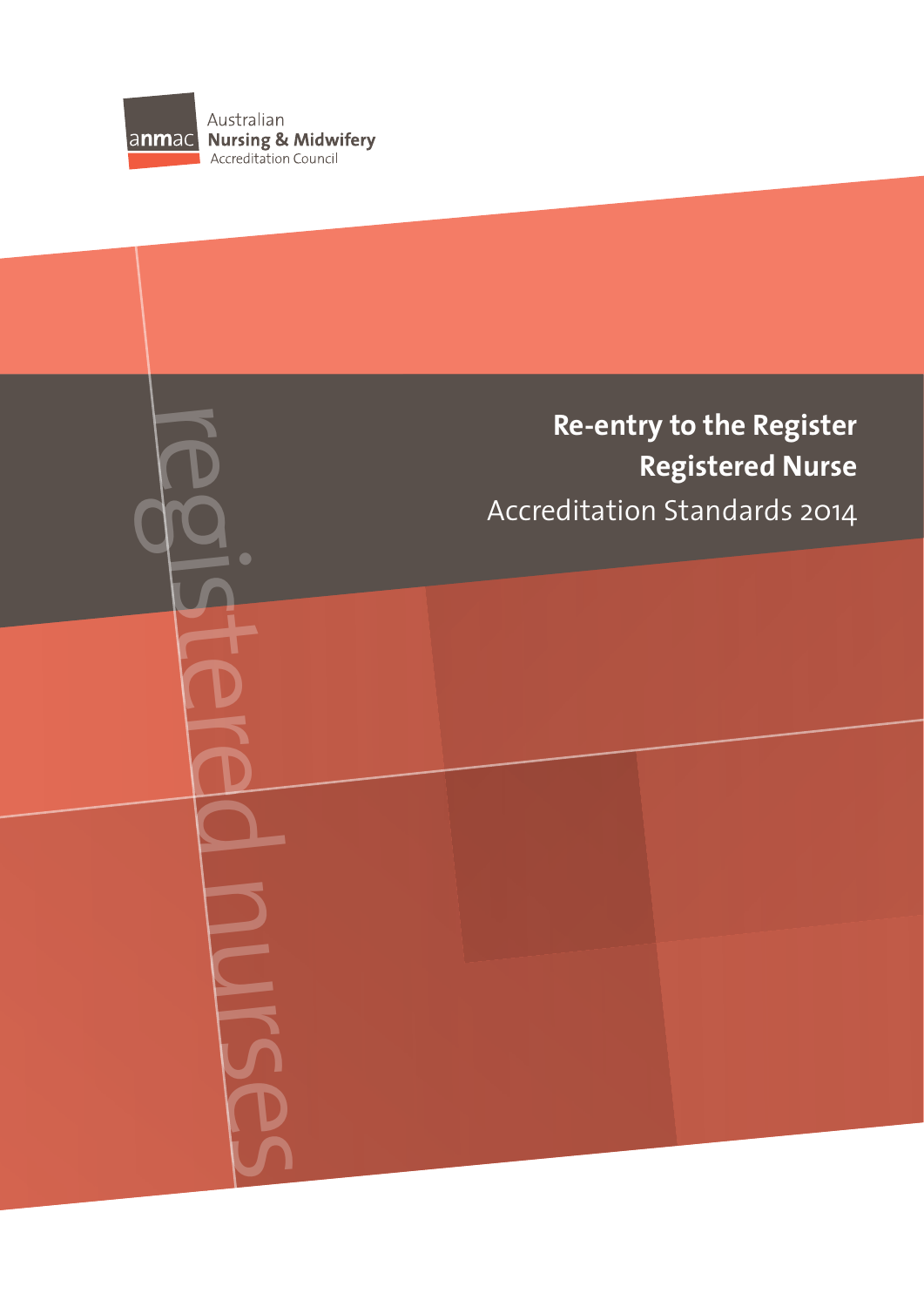

# **Re-entry to the Register Registered Nurse** Accreditation Standards 2014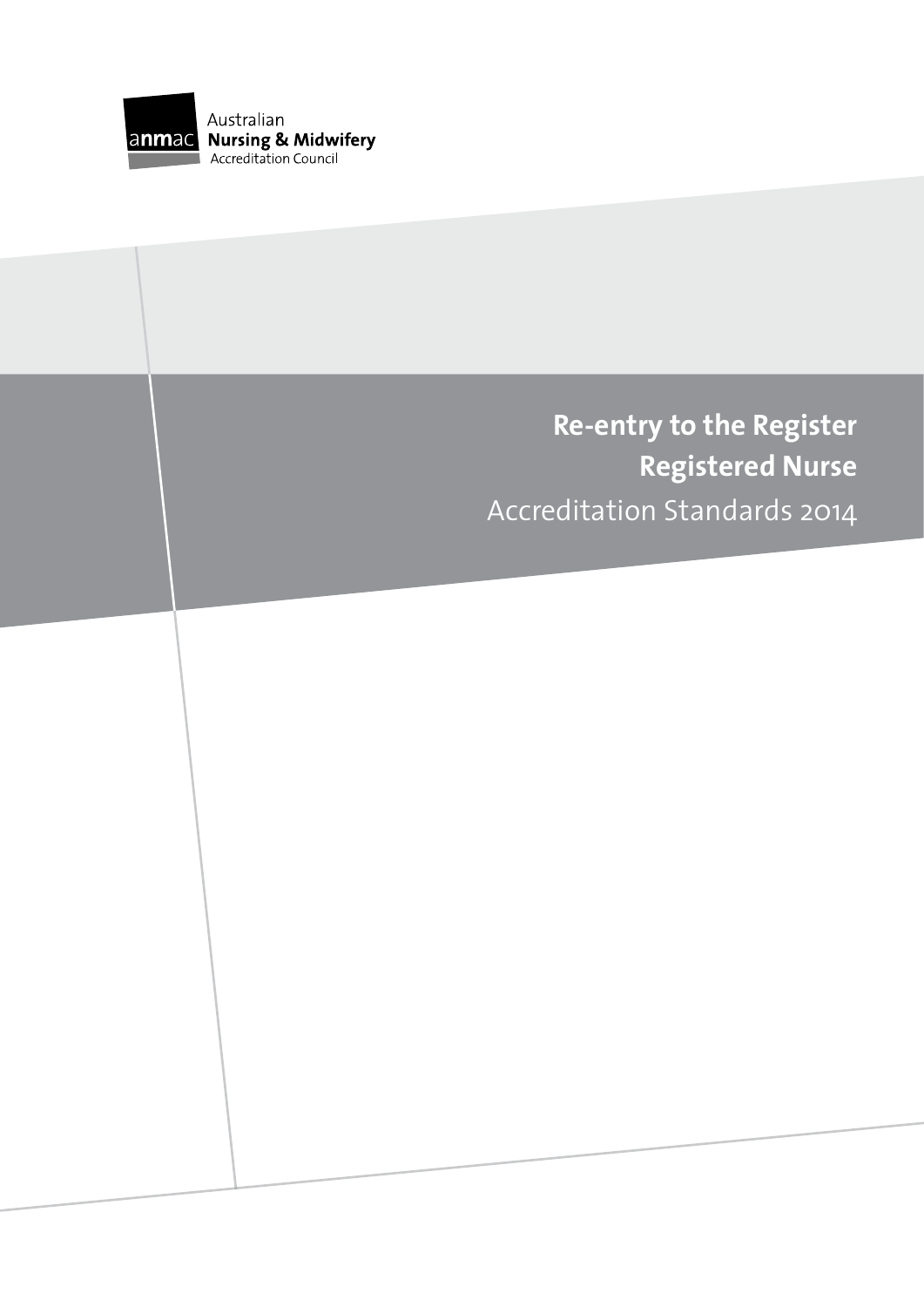#### © ANMAC 2014

This work is copyright. You may download, display, print and reproduce this material in unaltered form only (retaining this notice) for your personal, non-commercial use or use within your organisation. Apart from any use as permitted under the *Copyright Act 1968*, all other rights are reserved. Requests and inquiries concerning reproduction and rights should be addressed to Copyright, Australian Nursing and Midwifery Accreditation Council, GPO Box 400, Canberra ACT 2601

#### ISBN:978-0-9808210-8-6

Published by the Australian Nursing and Midwifery Accreditation Council, Canberra, January 2015

This document is online at www.anmac.org.au/publications

#### **For further information, contact:**

ANMAC GPO Box 400 Canberra City ACT 2601

**T:** + 61 2 6257 7960 **E:** anmac@anmac.org.au **www.anmac.org.au**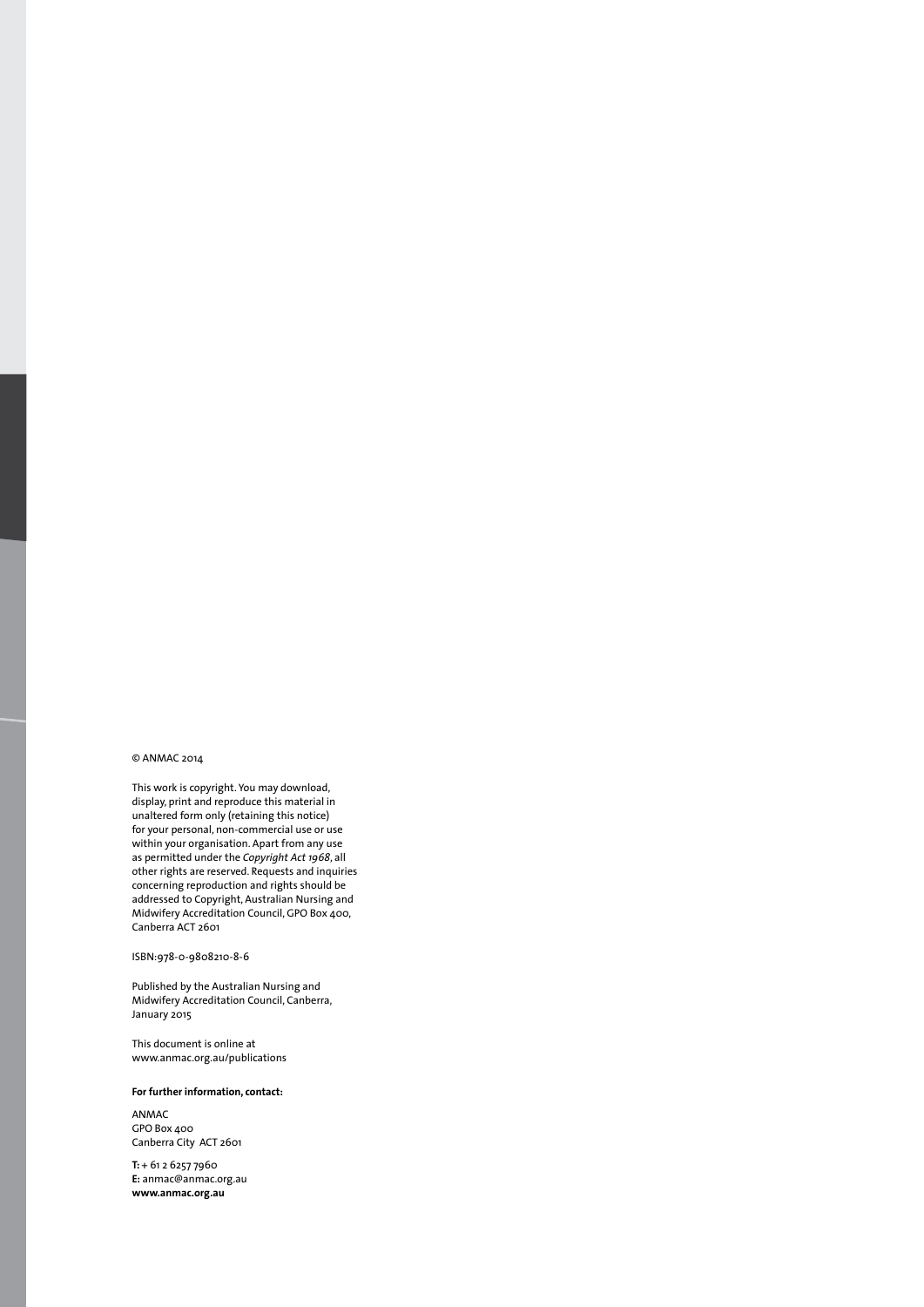# **Contents**

| Acknowledgements        |                                                                                                                        | iv             |
|-------------------------|------------------------------------------------------------------------------------------------------------------------|----------------|
| 1                       | Preamble                                                                                                               | 1              |
|                         | 1.1 Additional Resources                                                                                               | 1              |
|                         | 1.2 Background to the development of the Accreditation Standards for Re-entry to the<br>Register-Registered Nurse 2014 | $\mathbf{1}$   |
|                         | 1.3 Review of the existing ANMAC accreditation standards                                                               | 1              |
|                         | 1.4 Recency of practice requirements                                                                                   | $\overline{2}$ |
|                         | 1.5 Rationale for implementing the Accreditation Standards for Re-entry to the<br>Register-Registered Nurse            | $\overline{2}$ |
|                         | 1.6 Development of the Accreditation Standards for Re-entry to the Register—Registered Nurse                           | $\overline{2}$ |
|                         | 1.7 Ratification and approval of the Accreditation Standards for Re-entry to the<br>Register-Registered Nurse          | 4              |
| $\overline{\mathbf{z}}$ | Introduction                                                                                                           | 5              |
|                         | 2.1 Purpose of ANMAC's accreditation process                                                                           | 5              |
|                         | 2.2 Accreditation Standards for Re-entry to the Register-Registered Nurse                                              | 6              |
|                         | 2.3 Education providers seeking accreditation to offer the program                                                     | 6              |
| 3                       | <b>Applications for accreditation</b>                                                                                  | 9              |
|                         | 3.1 Submitting an application for accreditation to ANMAC                                                               | 9              |
|                         | 3.2 Resources for the Accreditation of a re-entry to the register-registered nurse Program                             | 9              |
| 4                       | Accreditation Standards for Re-entry to the Register-Registered Nurse                                                  | 11             |
|                         | Standard 1: Governance                                                                                                 | 11             |
|                         | Standard 2: Curriculum conceptual framework                                                                            | 13             |
|                         | Standard 3: Program development and structure                                                                          | 14             |
|                         | Standard 4: Program content                                                                                            | 15             |
|                         | Standard 5: Student assessment                                                                                         | 17             |
|                         | Standard 6: Students                                                                                                   | 18             |
|                         | Standard 7: Resources                                                                                                  | 19             |
|                         | Standard 8: Management of workplace experience                                                                         | 20             |
|                         | Standard 9: Quality improvement and risk management                                                                    | 21             |
|                         | <b>Glossary and abbreviations</b><br>23                                                                                |                |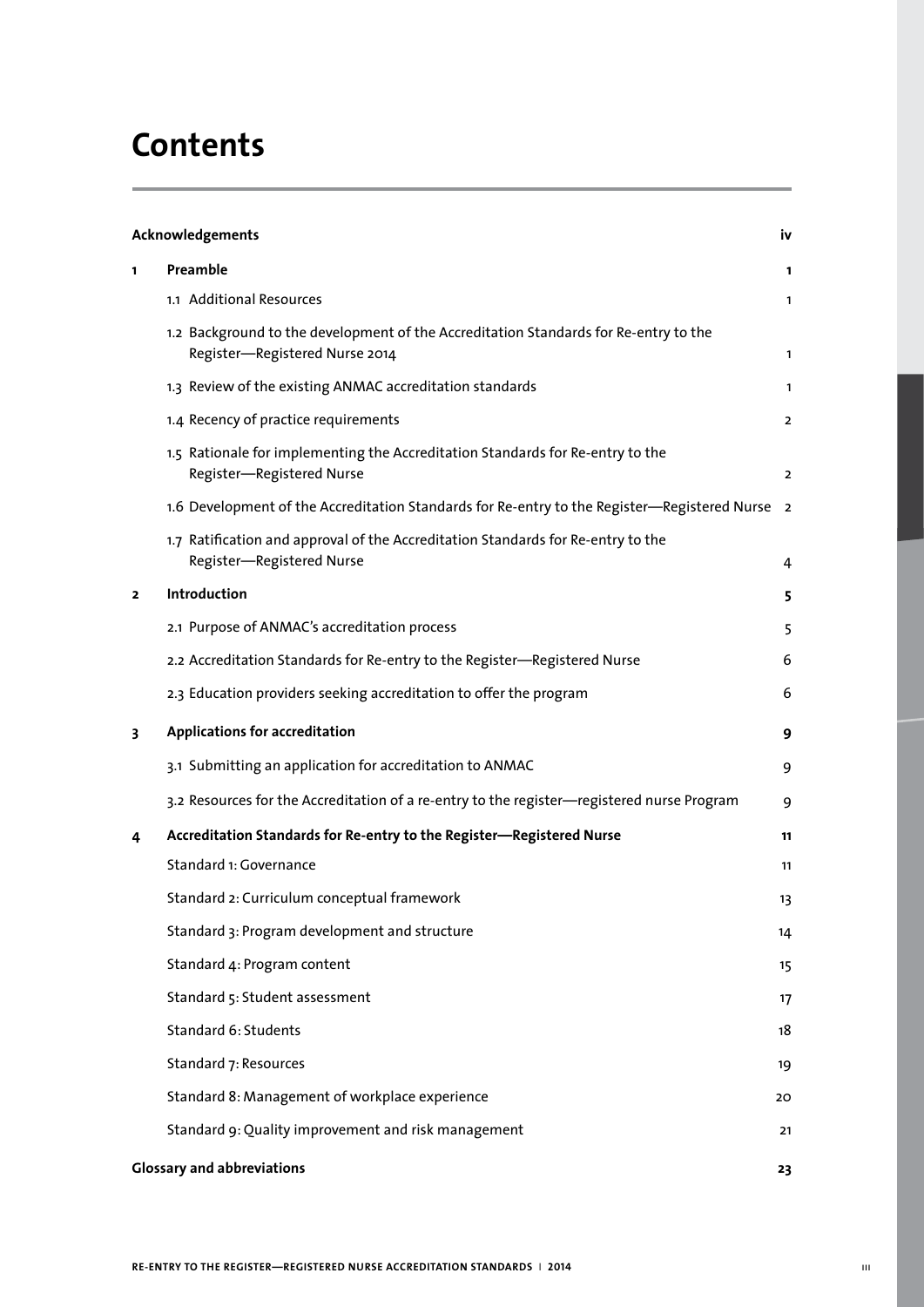# **Acknowledgements**

The Board of the Australian Nursing and Midwifery Accreditation Council (ANMAC) gratefully acknowledges the expertise, time and commitment contributed by each member of the Expert Advisory Group (EAG) to review and develop these Accreditation Standards for Re-entry to the Register— Registered Nurse.

Membership comprised:

- Professor Bob Meyenn—Chair, EAG, and ANMAC Board member
- Professor Jill White—Former Dean, Sydney Nursing School, University of Sydney, New South Wales, and Chair, ANMAC Board (2010 to September 2013)
- Clinical Professor Fiona Stoker—Chief Executive Officer, ANMAC and Chief Nurse and Midwifery Officer, Department of Health and Human Services, Nurse, Tasmania, and Chair, ANMAC Board (appointed December 2013 to September 2014)
- Ms Joanna Holt—Chief Executive, NSW Kids and Families, NSW Health, New South Wales, and ANMAC Community Board member
- Dr Rosemary Bryant—Commonwealth Chief Nurse and Midwifery Officer, Department of Health, Australian Capital Territory, and ANMAC Board member
- Professor Wendy Cross—Head of School, School of Nursing and Midwifery, Monash University, Victoria
- Ms Leone English—Dean, Faculty of Health Science & Community Studies, Holmesglen Institute, Victoria, and ANMAC Board member
- Professor Eimear Muir-Cochrane—Chair of Nursing, Mental Health Nursing, Flinders University, South Australia
- Ms Julianne Bryce—Senior Federal Professional Officer, Australian Nursing and Midwifery Federation (alternate), Victoria
- Ms Melissa Cooper—Associate Director for Professional Programs and Project Lead (appointed August 2013), ANMAC, South Australia
- Dr Susan Bragg—Associate Director for Monitoring and Assurance, ANMAC, Australian Capital Territory
- Mr Mark Braybrook—Former Director of International Services, ANMAC, Australian Capital Territory
- Contributions from two other ANMAC representatives: Ms Amanda Adrian—Former Chief Executive Officer; Ms Donna Mowbray—Executive Director, Accreditation and Assessment Services.

ANMAC also acknowledges the individuals and representatives of organisations who participated in the four consultation forums that took place for the development of these accreditation standards or who took the time to write a submission or respond to electronic surveys.

ANMAC commends the Accreditation Standards for Re-entry to the Register—Registered Nurse to the Nursing and Midwifery Board of Australia (NMBA) and acknowledges the support of the NMBA in their review and revision.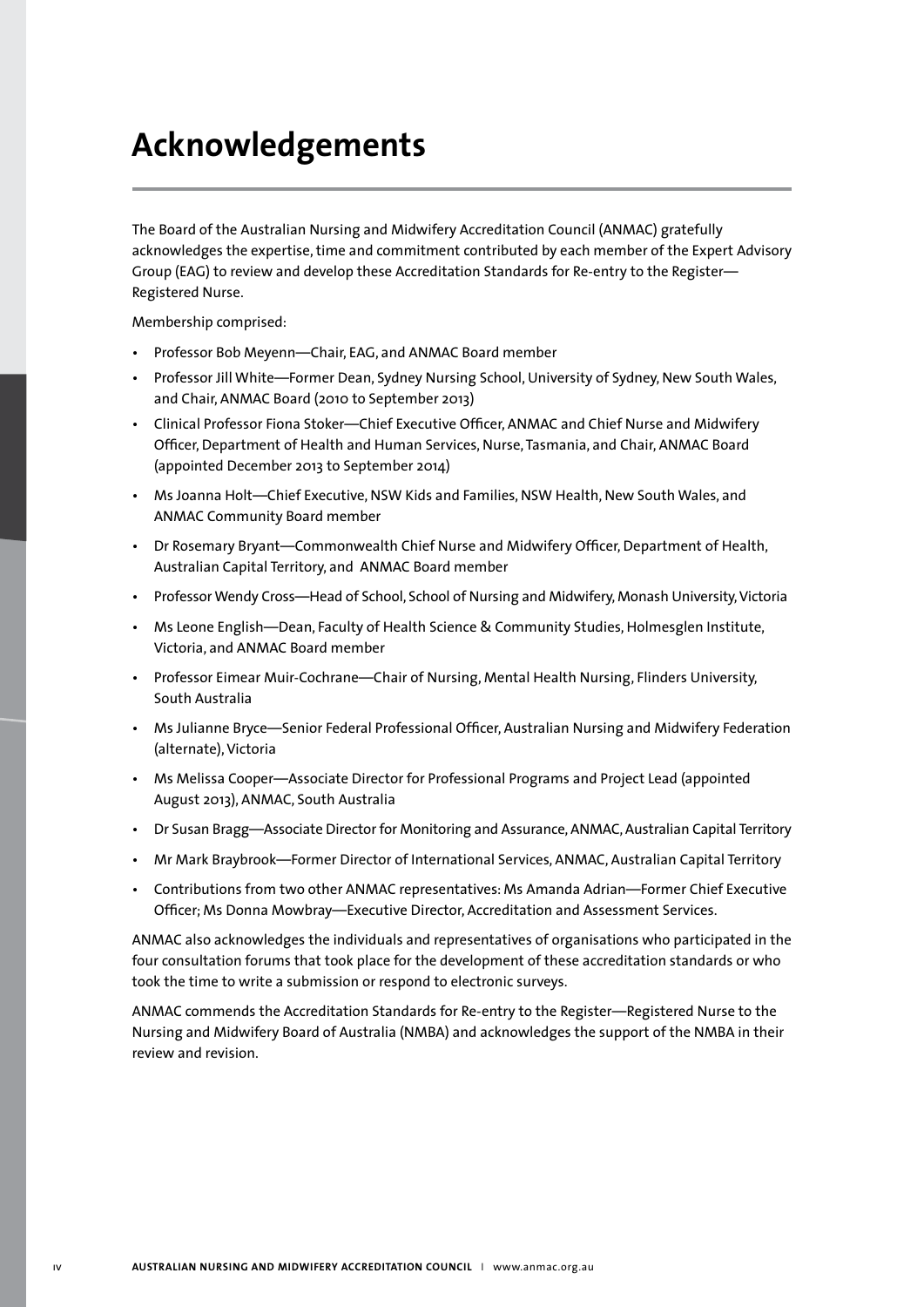# **1 Preamble**

## **1.1 Additional Resources**

The Accreditation Standards for Re-entry to the Register—Registered Nurse were developed alongside the Accreditation Standards for Entry Programs for Internationally Qualified Registered Nurses 2014 (EPIQ RN). The EPIQ RN standards include information that may also be of interest to those using these standards, specifically:

- 1. Registered nurse education in Australia
- 2. Changes in health practitioner registration
- 3. Changes in higher education regulation
- 4. Reform in health policy and funding

# **1.2 Background to the development of the Accreditation Standards for Re-entry to the Register—Registered Nurse 2014**

The Australian regulatory environment in which nurses are registered, and programs of study accredited and delivered has undergone significant change in the past few years. Higher education regulation and quality assurance have also been transformed. National reforms in health policy, governance and funding have also been implemented, which have further implications for nursing education. These changes formed the basis for reviewing and creating the Accreditation Standards for Re-entry to the Register—Registered Nurse 2014.

There are four pathways leading to registration as a registered nurse in Australia, involving completion of:

- 1. An accredited entry to practice program with a three-year Bachelor of Nursing as a minimum
- 2. A prescribed period of supervised practice, as determined by the Nursing and Midwifery Board of Australia (NMBA)
- 3. A Re-entry to Practice program for those previously registered in Australia and determined eligible by the NMBA
- 4. An accredited and approved Entry Program for Internationally Qualified Registered Nurses.

#### **1.3 Review of the existing ANMAC accreditation standards**

In 2011, the Australian Nursing and Midwifery Accreditation Council (ANMAC) undertook an extensive review of the standards leading to initial registration as a nurse and released the Registered Nurse Accreditation Standards 2012*.*

These standards are the basis for accreditation of approved programs of study for initial entry to the Australian health practitioners register as a registered nurse educated in Australia. They are the foundation for the review of all ANMAC accreditation standards leading to registration as a registered nurse, either by re-entry or for nurses educated overseas, that is the:

- Accreditation Standards for Re-entry to the Register—Registered Nurse 2014
- Accreditation Standards for Entry Programs for Internationally Qualified Registered Nurses 2014.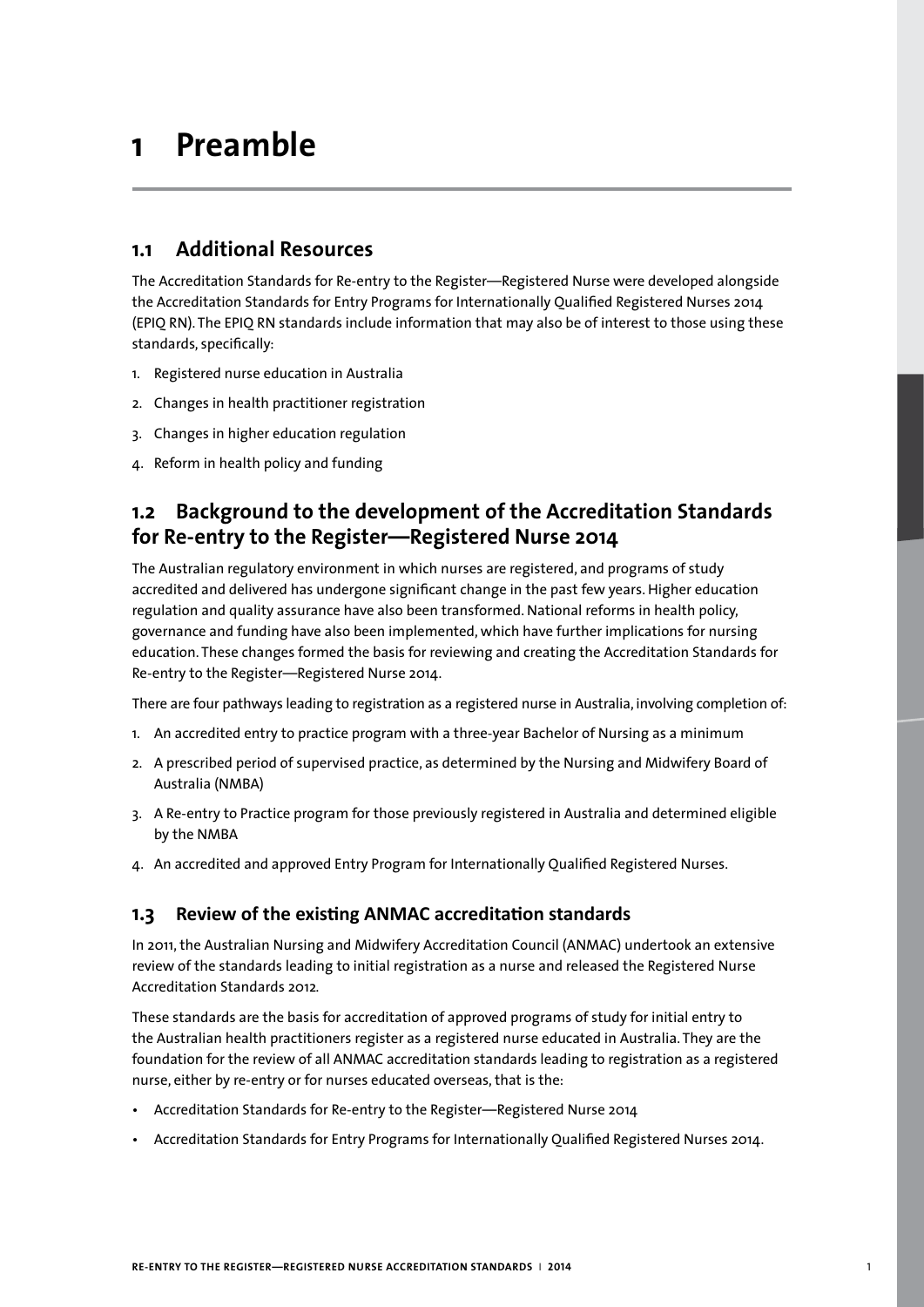These new Accreditation Standards for Re-entry to the Register—Registered Nurse replaces the ANMC Standards and Criteria for the Accreditation of Nursing and Midwifery Courses: Re-entry to the Register Standards Registered Nurses (2010).<sup>1</sup>

# **1.4 Recency of practice requirements**

Under the *Health Practitioner National Law Act 2009* (the National Law), in force in each state and territory, the NMBA sets registration standards as well as professional codes, standards and guidelines that underpin safe and competent practice. The NMBA's Recency of practice registration standard was approved on 31 March 2010. Under the standard, nurses must have sufficient practice to demonstrate competence in their profession within the preceding five years. The NMBA also determines pathways to practice for those who do not meet the recency practice requirements or who have previously held registration as a nurse in Australia. Individuals whose nursing registration has lapsed may be eligible to re-enter the register upon successful completion of the approved program of study known as the Re-entry Registered Nurse Program.

# **1.5 Rationale for implementing the Accreditation Standards for Reentry to the Register—Registered Nurse**

The guiding principle for implementing the Accreditation Standards for Re-entry to the Register— Registered Nurse is to increase the availability of accredited programs and ensure a more flexible and cost effective pathway for applicants seeking re-entry to practice following a lapse in their registration as nurse. Individual assessment and referral of applicants by the NMBA into any of the four pathways leading to registration ensures that accredited education and health service providers of re-entry programs are not disadvantaged by the accreditation standards and can engage in the supervised practice pathway for re-entry.

# **1.6 Development of the Accreditation Standards for Re-entry to the Register—Registered Nurse**

In October 2012, the ANMAC Board convened an Expert Advisory Group (EAG) to oversee the development of the Re-entry to the Register—Registered Nurse.

The group consulted with a wide-ranging list of stakeholders and provided each with a dedicated ANMAC email address to enable them to contribute views at any time.

Constructive and respectful engagement underpinned the process to ensure the standards were contemporary, comprehensive, clearly articulated and nationally consistent.

The standards were developed around three key consultation stages.

Australian Nursing Midwifery Council (2010). Standards and Criteria for the Accreditation of Nursing and Midwifery Courses: Re-entry to the Register Standards Registered Nurses. Accessed on 4 September 2013: http://www.anmac.org.au/sites/default/ files/documents/Standards%20and%20criteria%20for%20the%20accreditation%20of%20nursing%20and%20midwifery%20 courses%20-%20Re%20Entry%20to%20the%20Register%20Standards%20-%20RN%20May%202010.pdf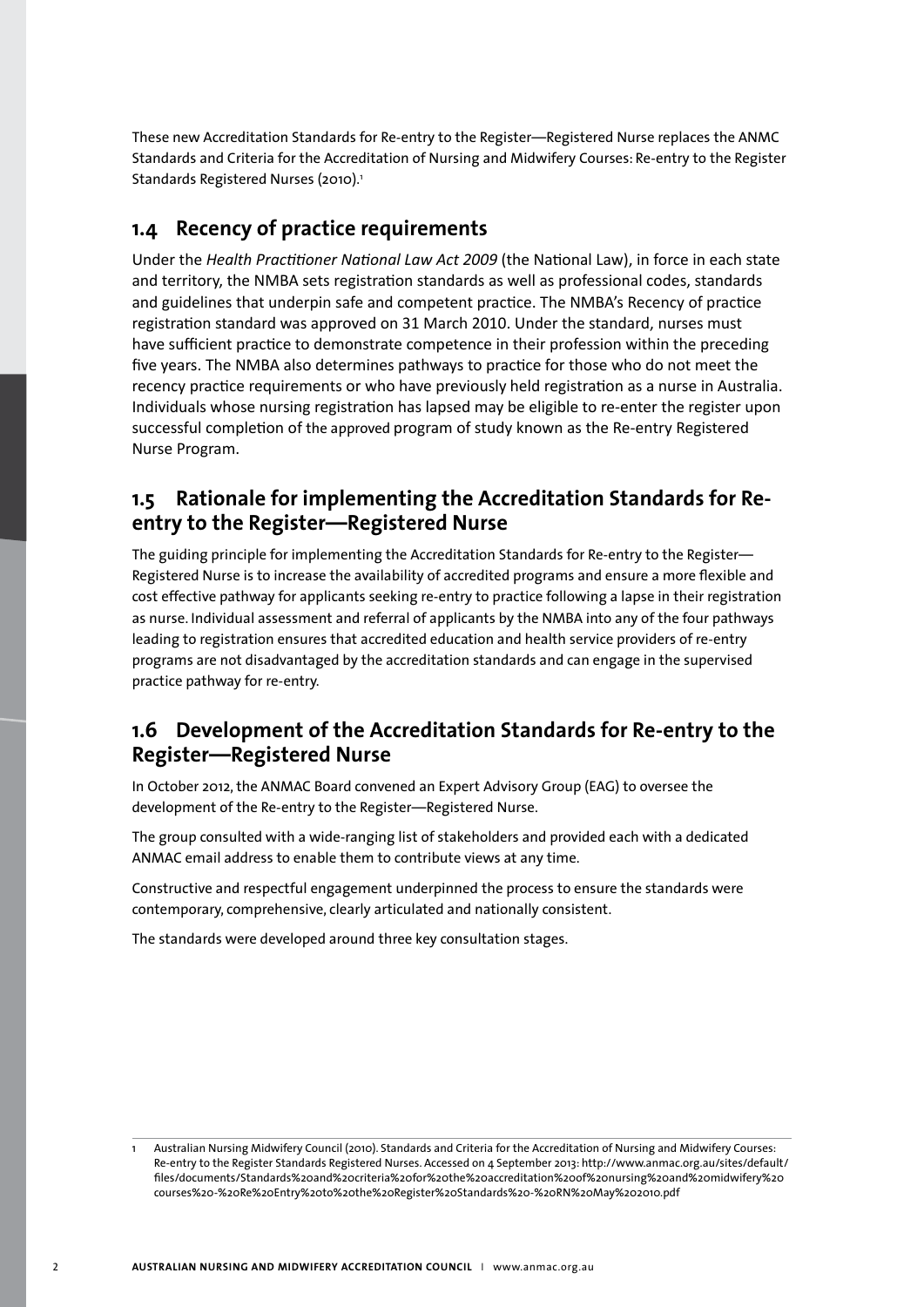#### **Stage 1—First consultation process**

The EAG prepared the first consultation paper, which was approved by ANMAC's Standards Accreditation and Assessment Committee (SAAC) and the ANMAC Board, and distributed it to stakeholders before the first consultation forum.<sup>2</sup> Stakeholders were invited to provide feedback by attending a forum, sending a submission or email or responding to an electronic survey.

The consultation paper was placed on ANMAC's website and the public invited to comment. The paper covered the background, context, purpose and process of the review and addressed key areas of change in education and health policy relevant to the development of the accreditation standards.

This first consultation process identified strong support for aligning the Accreditation Standards for EPIQ Registered Nurse and Re-entry to the Register—Registered Nurse with the Registered Nurse Accreditation Standards (2012) and articulating, at a minimum, desired competency outcomes of entrylevel programs.

Feedback aligned with the themes identified in Australian and international literature. It identified communication, competency, education, and racial and social integration as the most common issues and agreed that these six key areas must be addressed in all programs for seeking registration in Australia:

- socialising to the contemporary Australian professional nursing role
- acquiring English language and other communication skills
- adapting to the Australian style of interpersonal and interprofessional and intraprofessional relationships
- developing workplace competence, both clinical and organisational
- providing culturally congruent care to diverse populations
- making available culturally safe support systems and resources.3,4,5

Four issues emerged from the first consultation which the EAG, SAAC and ANMAC Board decided to explore further.

The first issue being whether an education provider of entry programs for registration as a registered nurse should be a higher education provider or be required to demonstrate formal evidence of a relationship with such a provider. The foundation for this premise was two-fold:

- 1. education providers delivering these programs must be experienced in assessing students against the practice standards for registered nurses
- 2. the governance of a higher education provider must be subject to the higher standards of performance, quality assurance and governance expected of universities and higher education providers by Tertiary Education Quality Standards Agency (TEQSA).

The second issue concerned program length.

The third issue involved workplace practice requirements.

The fourth issue explored what award or qualification, if any, would be appropriate for graduates of these programs.

<sup>2</sup> Held in 2013—Melbourne (24 April), Perth (30 April) and Brisbane (7 June).

<sup>3</sup> Deegan Dr J, Simkin Dr K (2013), *Expert to Novice: Experiences of Professional Adaptation Reported by Non-English Speaking Nurses in Australia*. Accessed on 10 May 2013: http://www.ajan.com.au/Vol27/AJAN\_27-3.pdf#page=32

<sup>4</sup> Denton S (2009), 'Nation-to-nation: Challenges to addressing the effects of emerging global nurse migration on health care delivery', *Policy, Politics and Nursing Practice*. Accessed on 10 May 2013: http://ppn.sagepub.com/cgi/content/abstract/7/3\_ suppl/76s

<sup>5</sup> Hawthorne LA (2001), 'The Globalisation of the Nursing Workforce: Barriers Confronting Overseas-qualified Nurses in Australia', *Nursing Inquiry*.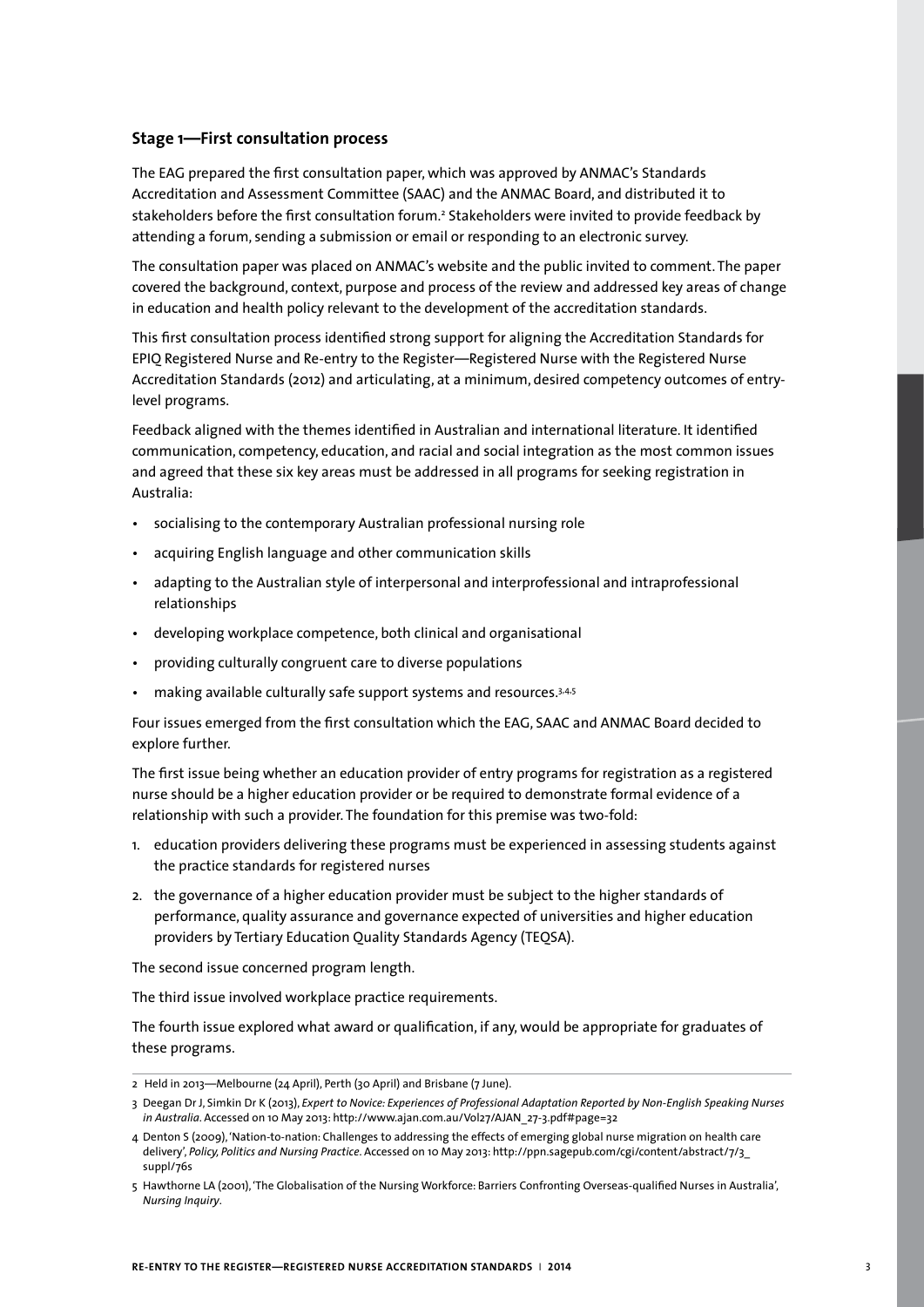#### **Stage 2—Second consultation process**

The proposed accreditation standards including the four primary issues remaining—category of education provider, what award or qualification, if any, would be appropriate, program content and workplace practice requirements were developed.

ANMAC placed these documents on its website and distributed them to stakeholders inviting feedback throughout December 2013 to February 2014. The four primary issues were resolved throughout this stage with the exception of the level and type of qualification required for those individuals seeking re-entry onto the Australian register as a nurse.

#### **Stage 3—Assessment by the Office of Best Practice Regulation**

In May 2014, in alignment with the requirements of the NMBA and Department of Prime Minister and Cabinet for all agencies delegated the role of reviewing and developing accreditation standards, ANMAC submitted the proposed Accreditation Standards for Re-entry to the Register—Registered Nurse to the Office of Best Practice Regulation (OBPR) to assess if a Regulation Impact Statement was required. In July 2014, ANMAC received confirmation from the OBPR that implementation of the proposed accreditation standards would be minor, that amendments were not required for the proposed process of consultation and that an RIS was not required.

#### **Stage 4—Final consultation stage**

In April 2014, ANMAC reconvened the EAG to further consider changes to the required level of qualification at the completion of a Re-Entry Registered Nurse Program in Australia. The EAG, SAAC and ANMAC Board then determined that the proposed accreditation standards be made available for a final six-week consultation period throughout July and August 2014.

# **1.7 Ratification and approval of the Accreditation Standards for Re-entry to the Register—Registered Nurse**

While ANMAC is responsible for developing the accreditation standards, the NMBA is responsible for approving them under the National Law. This same dual regulatory function applies to accrediting individual programs of study leading to registration or endorsement as a nurse or midwife.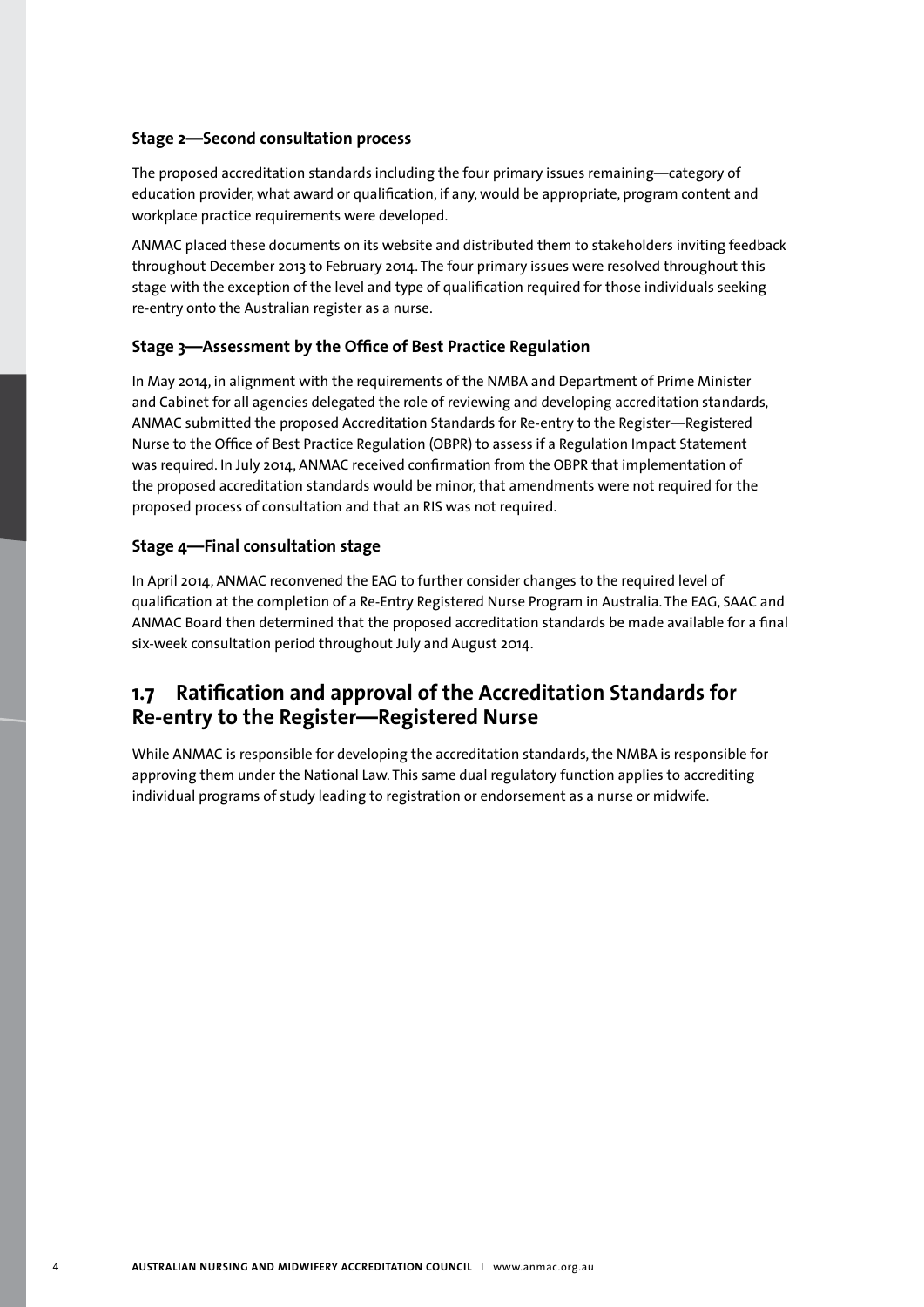# **2 Introduction**

## **2.1 Purpose of ANMAC's accreditation process**

The purpose of ANMAC's accreditation process is to ensure the quality of the profession and its work on behalf of public interest and public safety. The public needs to know that education providers of entry programs for all nurses produce graduates who are competent to practise safely and effectively and are eligible for registration as registered nurses in Australia.

Education providers must ensure graduates have the required common and transferable skills, knowledge, behaviours and attitudes (articulated in the National Competency Standards for the Registered Nurse) upon which to build the competencies they need to practice. Accreditation evaluates whether the education provider, on the basis of the evidence provided, is likely to meet this goal.

Professional program accreditation is concerned with the quality of the profession and its work, from the perspective of public interest and public safety. This is contrasted with accreditation (or similar assessment) of a higher education provider (the provider of professional education) by TEQSA for quality assurance and risk management. However, under this framework, such accreditation or quality assurance of higher education providers is a pre-requisite for accrediting programs of nursing and midwifery study by ANMAC.

External professional (or occupational) accreditation helps assure the community that individual professionals, having completed an accredited program of study, are safe and competent beginning practitioners. It is an efficient and effective proxy for assessing every graduate against the National Competency Standards for the Registered Nurse. Notable, the current NMBA revisions indicate that the Competency Standards for the Registered Nurse will in time become 'standards for practice'.

Accreditation therefore involves comprehensively examining: the higher education provider's governance system and quality management framework; student enrolment processes, student support, assessment and workplace experience; curriculum philosophy, curriculum structure and content; and teaching and learning approaches.

Periodic accreditation of nursing and midwifery programs stimulates education providers to review and assess their own programs. It draws out weaknesses and gives providers the opportunity to validate the strengths of existing programs and introduce new teaching and learning initiatives.

ANMAC's accreditation process supports diversity, innovation and evolution in approaches to education. In contrast to the Registered Nurse Accreditation Standards (2012), the Re-entry to the Register— Registered Nurse Accreditation Standards prescribe key elements required in the curricula. This is to ensure equivalence with contemporary nursing practice in Australia for all registered nurses.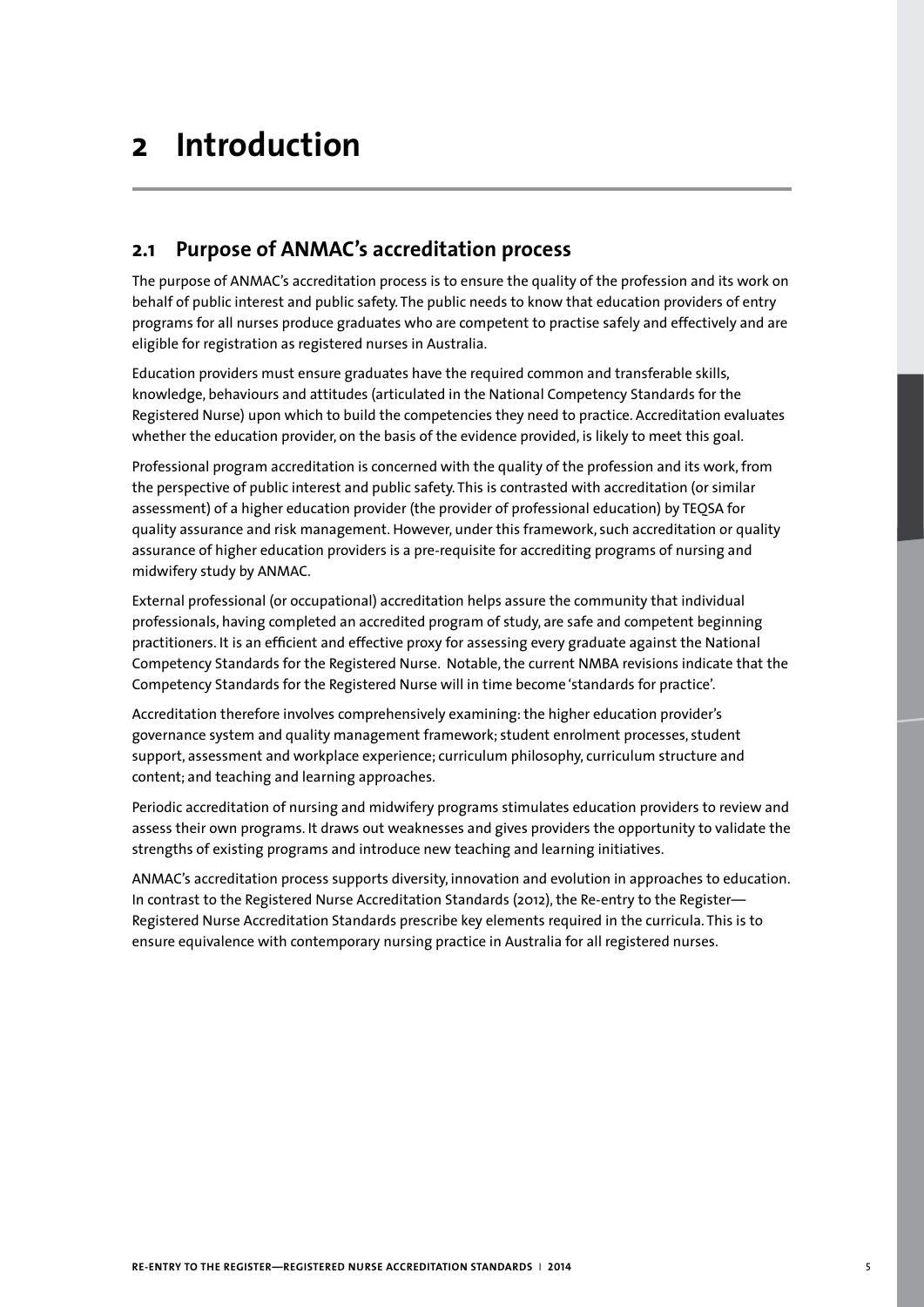# **2.2 Accreditation Standards for Re-entry to the Register— Registered Nurse**

These standards contain the minimum requirements to be met by education providers seeking accreditation of their program of study by ANMAC. TEQSA-approved higher education providers must seek, and ultimately obtain, accreditation for their nursing program of study. Under Section 49(1) of the National Law, graduates of programs cannot register unless their program of study is accredited by ANMAC with accreditation approved by the NMBA.

The nine Re-entry RN Accreditation Standards are listed in Figure 1 with associated criteria.

# **2.3 Using the Accreditation Standards for Re-entry to the Register— Registered Nurse**

The Re-entry RN Accreditation Standards are designed principally for use by education providers seeking accreditation of an entry to practice program for internationally qualified registered nurses. ANMAC Associate Directors for Professional Programs, members of ANMAC assessment teams and the Registered Nurse Accreditation Committee evaluate programs in accordance with these standards and make recommendations to the ANMAC Board and Chief Executive Officer for determinations.

While the accreditation standards are principally for use by education providers, they are also useful for anyone interested and involved in the education of nurses.

Education providers seeking accreditation are required to complete an application pack (available on ANMAC's website). The pack includes the Re-entry RN Accreditation Standards and relevant guidance on addressing them. The guidance is regularly reviewed and updated to assist education providers to prepare their submissions.

Other material of assistance to education providers (also available on ANMAC's website) includes the National Guidelines for the Accreditation of Nursing and Midwifery Programs Leading to Registration and Endorsement in Australia<sup>6</sup>, which describes the structures, personnel and processes of accreditation of nursing and midwifery providers and programs of study.

These guidelines should be read in conjunction with the resources identified on ANMAC's website.

Australian Nursing and Midwifery Association (2011), National Guidelines for Accreditation of Nursing and Midwifery Programs of Study Leading to Registration and Endorsement in Australia—July 2011. Accessed on 14 June 2013: http://www.anmac.org. au/National\_Accreditation\_Guidelines\_201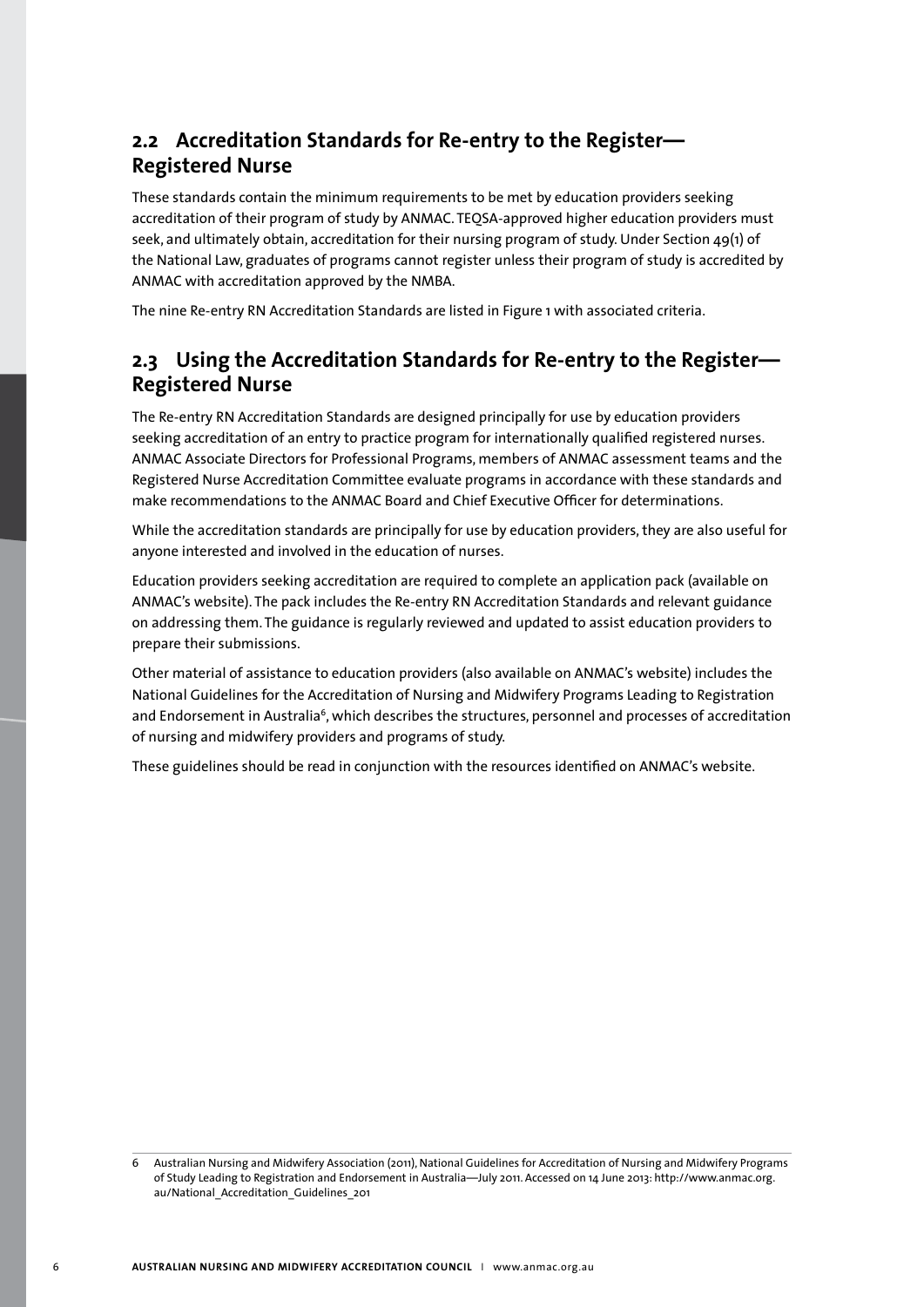#### **Figure 1: Accreditation Standards for Re-entry to the Register—Registered Nurse**

#### **STANDARD 1: GOVERNANCE**

The education provider has established governance arrangements for the nursing program of study that develop and deliver a sustainable, high-quality education experience for students, to enable them to meet the National Competency Standards for the Registered Nurse.

#### **STANDARD 2: CURRICULUM CONCEPTUAL FRAMEWORK**

The program provider makes explicit, and uses a contemporary conceptual framework for the nursing program of study that encompasses the educational philosophy underpinning design and delivery and the philosophical approach to professional nursing practice.

#### **STANDARD 3: PROGRAM DEVELOPMENT AND STRUCTURE**

The program of study is developed in collaboration with key stakeholders reflecting contemporary trends in nursing and education; complying in length and structure and complies with the Australian Qualifications Framework for the qualification offered and enabling graduates to meet the National Competency Standards for the Registered Nurse. Workplace experience is sufficient to enable safe and competent nursing practice by program completion.

#### **STANDARD 4: PROGRAM CONTENT**

The program content delivered by the program provider comprehensively addresses the National Competency Standards for the Registered Nurse and incorporates Australian and international best practice perspectives on nursing as well as existing and emerging national and regional health priorities.

#### **STANDARD 5: STUDENT ASSESSMENT**

The curriculum incorporates a variety of approaches to assessment that suit the nature of the learning experience and robustly measure achievement of required learning outcomes, including a summative assessment of student performance against the current National Competency Standards for the Registered Nurse.

#### **STANDARD 6: STUDENTS**

The program provider's approach to attracting, enrolling, supporting and assessing students is underpinned by values of transparency, authenticity, equal opportunity and an appreciation of social and cultural diversity.

#### **STANDARD 7: RESOURCES**

The program provider has adequate facilities, equipment and teaching resources, as well as staff who are qualified, capable and sufficient in number, to enable students to meet the current National Competency Standards for the Registered Nurse.

#### **STANDARD 8: MANAGEMENT OF WORKPLACE EXPERIENCE**

The program provider ensures that every student is given supervised workplace experiences conducted in an environment(s) providing suitable opportunities and conditions for students to meet the current National Competency Standards for the Registered Nurse.

#### **STANDARD 9: QUALITY IMPROVEMENT AND RISK MANAGEMENT**

The program provider is able to assess and address risks to the program, its outcomes and students, and has a primary focus on continually improving the quality of the teaching and learning experience for students and the competence of graduates.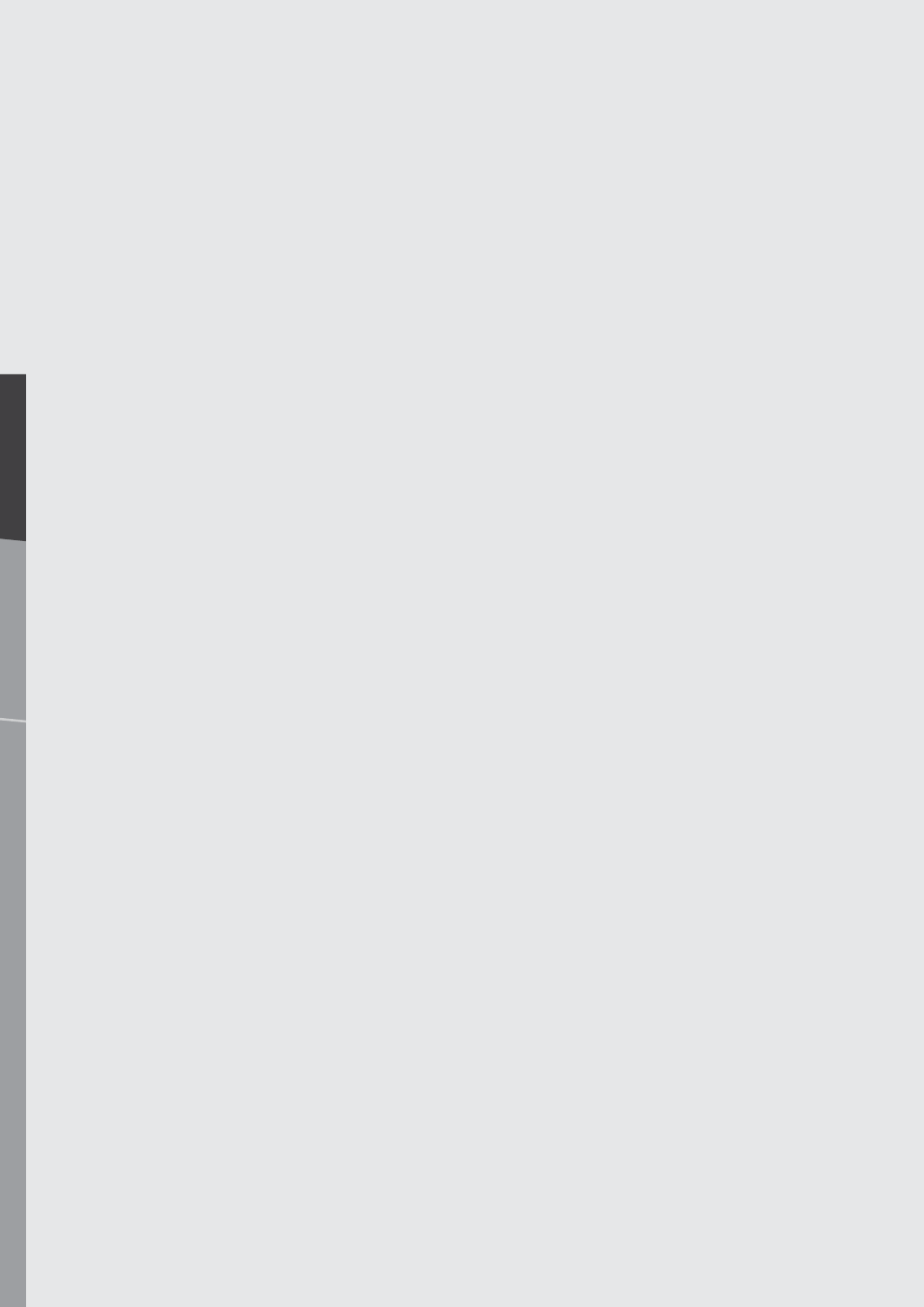# **3 Accreditation Standards for Re-entry to the Register—Registered Nurse**

## **Standard 1: Governance**

**The education provider has established governance arrangements for the nursing program of study that develop and deliver a sustainable, high-quality education experience for students, to enable them to meet the National Competency Standards for the Registered Nurse.** 

#### **Criteria**

The education provider must demonstrate evidence of:

- 1.1 Current registration with one of the following:
	- a. TEQSA as an Australian university or other higher education provider<sup>7</sup> offering an entry to practice registered nurse program.8
	- b. TEQSA as an Australian university or other higher education provider not offering an entry to practice registered nurse program that has a formal agreement in place with an Australian university or other higher education provider with current TEQSA registration and offering an entry to practice registered nurse program.
	- c. AQSA as an Australian registered training organisation that has a formal governance arrangement in place with an Australian university or other higher education provider, which has current registration with TEQSA and offers an entry to practice registered nurse program.
- 1.2 Current accreditation of the Re-entry to the Register—Registered Nurse program by the university (or TEQSA for non-self-accrediting higher education providers) detailing the expiry date and recommendations, conditions and progress reports related to the school.
- 1.3 Meeting the AQF requirements for a minimum level 7 award program, and having been issued with a statement of completion and/or attainment by the governing Australian university or higher education provider.
- 1.4 Current documented academic governance structure for the university (or other higher education provider) and program provider that illustrates academic oversight of the Re-entry to the Register—Registered Nurse program and promotes high-quality teaching and learning, scholarship, research and ongoing evaluation.

<sup>7</sup> For explanation of provider categories: Tertiary Education and Quality Standards Agency (2011), *Higher Education Standards (Threshold Standards) 2011 Legislative Instrument, Chapter 2*. Accessed on 7 June 2013: http://www.teqsa.gov.au/highereducation-standards-framework

<sup>8</sup> Entry to practice program: For registration as a registered nurse**,** the minimum qualification must be a Bachelor Degree (or where relevant, a postgraduate qualification) delivered by a university or higher education provider and the minimum length of the course is equivalent to six semesters of full-time study.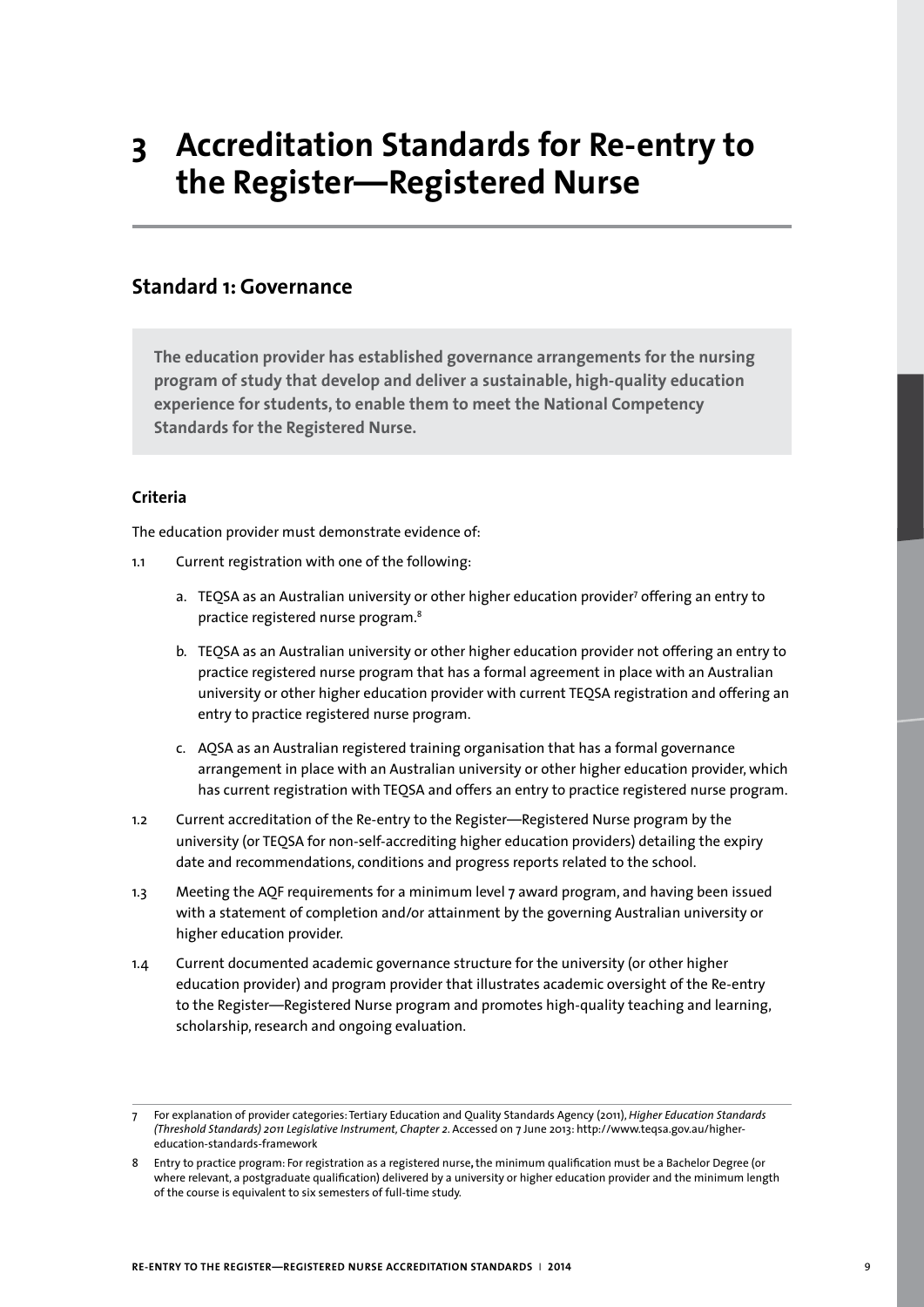- 1.5 Terms of reference for relevant program advisory committees demonstrating partnership with key stakeholders, including partnerships with Aboriginal and Torres Strait Islander health professionals and communities.
- 1.6 Staff delegations, reporting relationships and the role of persons or committees in making decisions related to the program.
- 1.7 Governance arrangements between the university or higher education provider and the program provider that ensures responsiveness to accreditation requirements for ongoing compliance with accreditation standards.
- 1.8 Policies confirming that credit transfer or the recognition of prior learning, consistent with AQF national principles, are not available to students seeking entry into the proposed program.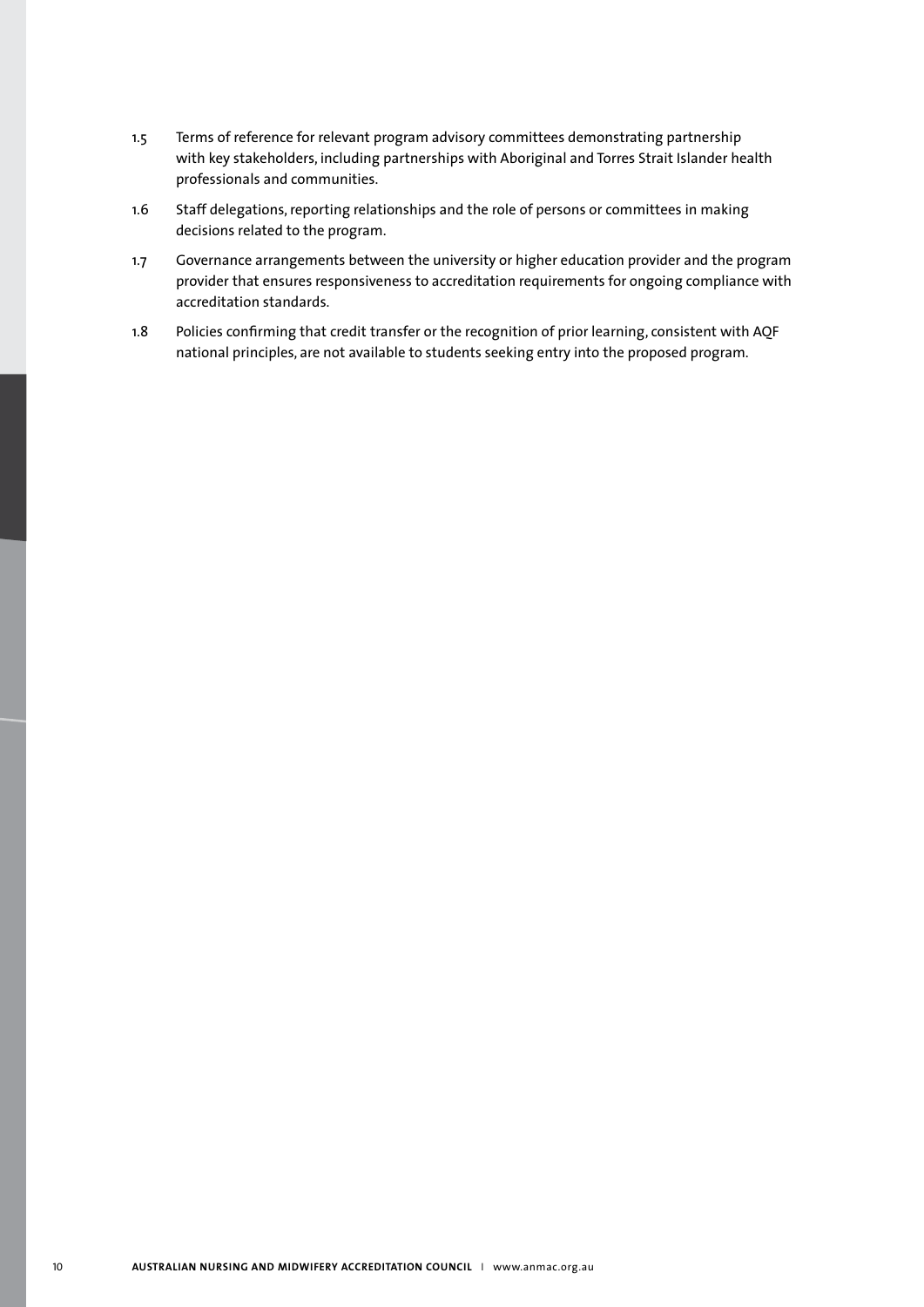# **Standard 2: Curriculum conceptual framework**

**The program provider makes explicit, and uses a contemporary conceptual framework for the nursing program of study that encompasses the educational philosophy underpinning design and delivery and the philosophical approach to professional nursing practice.**

#### **Criteria**

The program provider demonstrates:

- 2.1 A clearly documented and explained conceptual framework for the program, including the educational and professional nursing philosophies underpinning the curriculum.
- 2.2 The incorporation of contemporary Australian and international best practice teaching, learning and assessment methodologies and technologies designed to enhance the delivery of curriculum content, stimulate student engagement and promote understanding.
- 2.3 A program of study that is congruent with contemporary and evidence-based approaches to professional nursing practice and education.
- 2.4 Teaching and learning approaches that:
	- a. enable achievement of stated learning outcomes
	- b. facilitate the integration of theory and practice
	- c. scaffold learning appropriately throughout the program
	- d. encourage the application of critical thinking frameworks and problem-solving skills
	- e. engender deep rather than surface learning
	- f. encourage students to become self-directed learners
	- g. embed recognition that graduates take professional responsibility for their continuing competence and life-long learning
	- h. instil students with the desire and capacity to continue to use, and learn from, emerging research throughout their careers
	- i. promote the emotional intelligence, communication, collaboration, cultural safety, ethical practice and leadership skills expected of registered nurses
	- j. incorporate an understanding of, and engagement with, intraprofessional and interprofessional learning for collaborative practice.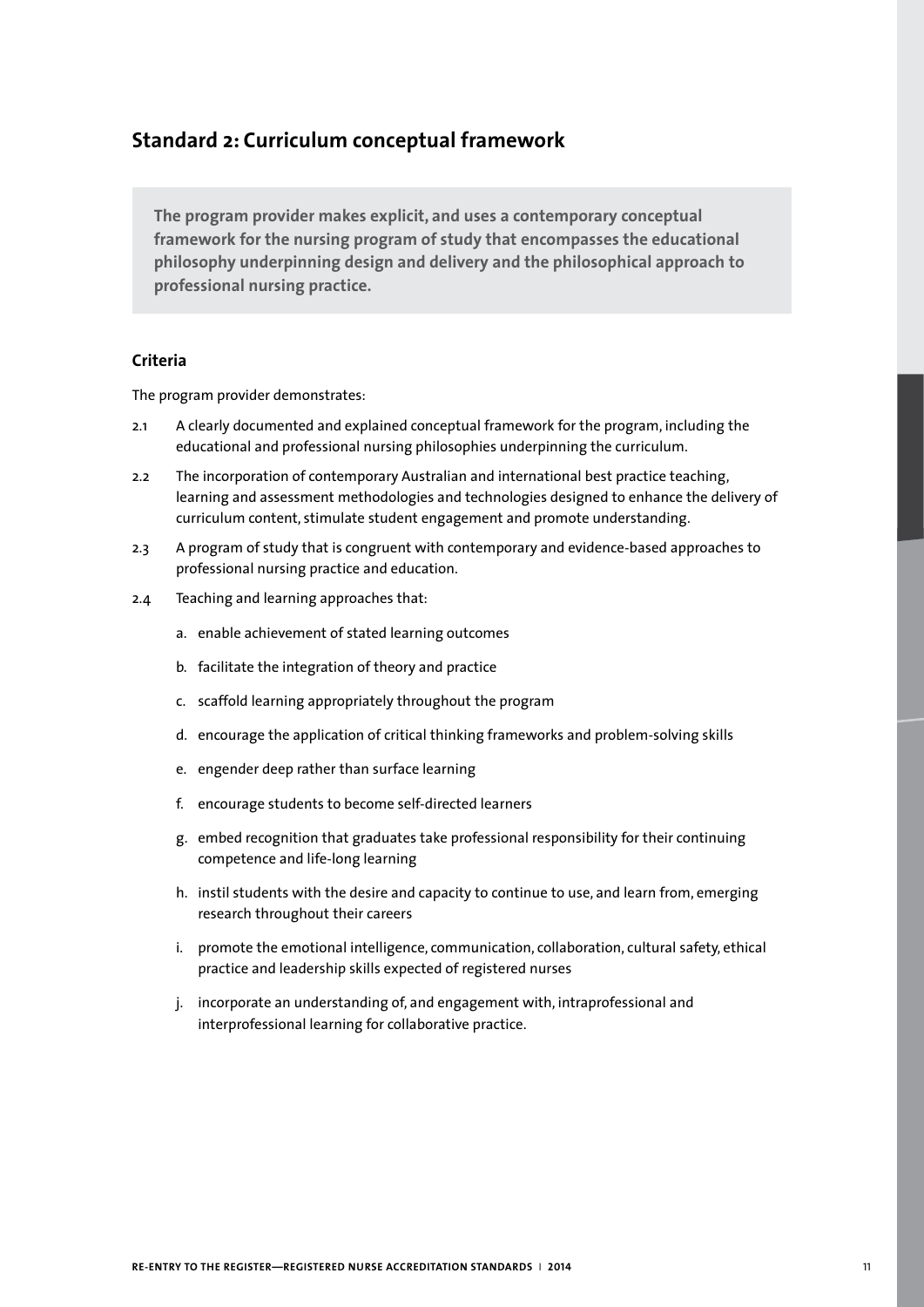### **Standard 3: Program development and structure**

**The program of study is developed in collaboration with key stakeholders reflecting contemporary trends in nursing and education; complying in length and structure with the Australian Qualifications Framework for the qualification offered and enabling graduates to meet the National Competency Standards for the Registered Nurse. Workplace experience is sufficient to enable safe and competent nursing practice by program completion.** 

#### **Criteria**

- 3.1 Consultative and collaborative approaches to curriculum design and program organisation between academic staff, those working in health disciplines, students, consumers and other key stakeholders, including Aboriginal and Torres Strait Islander health professionals.
- 3.2 Contemporary nursing and education practice in the development and design of curriculum.
- 3.3 A map of subjects against the National Competency Standards for the Registered Nurse which clearly identifies the links between learning outcomes, assessments and required graduate competencies.
- 3.4 Descriptions of curriculum content and the rationale for its extent, depth and sequencing in relation to the knowledge, skills and behaviours expected of students.
- 3.5 Opportunities for student interaction with other health professions to support understanding of the multi-professional health care environment and facilitate interprofessional learning for collaborative practice.
- 3.6 The program incorporating a minimum of 80 to 240 hours of workplace experience, not inclusive of simulation activities.
- 3.7 Content and sequencing of the program that prepares students for workplace experience and incorporates opportunities for simulated learning.
- 3.8 A skill based workplace challenge test—for students seeking recognition of prior learning against the current National Competency Standards for the Registered Nurse, conducted by a registered nurse who is registered by the NMBA.
- 3.9 Workplace experience in Australia to consolidate the acquisition of competence and facilitate transition to practice. A summative assessment is conducted against all National Competency Standards for the Registered Nurse in the clinical setting.
- 3.10 Equivalence of subject outcomes for programs taught in Australia in all delivery modes (subjects delivered on-campus or in mixed-mode, by distance or by e-learning methods).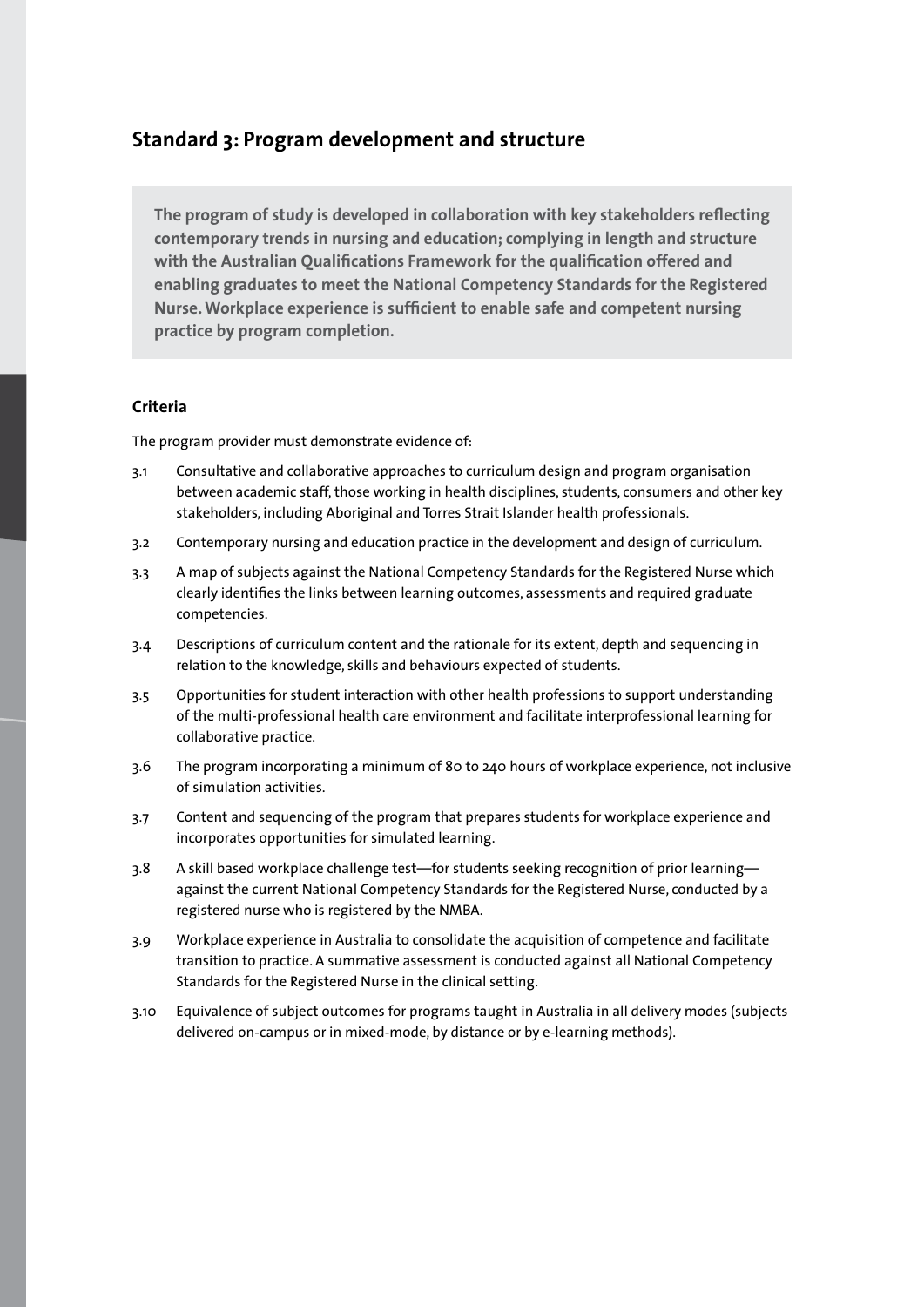# **Standard 4: Program content**

**The program content delivered by the program provider comprehensively addresses the National Competency Standards for the Registered Nurse and incorporates Australian and international best practice perspectives on nursing as well as existing and emerging national and regional health priorities.**

#### **Criteria**

- 4.1 A comprehensive curriculum document structured around the conceptual framework that includes:
	- a. program structure and delivery modes
	- b. subject outlines
	- c. linkages between subject objectives, learning outcomes, learning assessments and national competencies
	- d. teaching and learning strategies
	- e. a workplace experience plan.
- 4.2 The program's central focus on nursing practice in the Australian health care context, comprising core health professional knowledge and skills and specific nursing practice knowledge and skills that are evidence based, applied across the human lifespan and incorporate existing and emerging national and regional health priorities, health research, health policy and reform.
- 4.3 Nursing research and evidence-based inquiry underpining all elements of curriculum content and delivery.
- 4.4 Program content that supports the development and application of professional knowledge and skills, including but not limited to:
	- a. critical thinking, analysis and decision making
	- b. essentials of care<sup>9</sup>
	- c. professional culture and behaviour in the Australian health care context
	- d. cultural competence
	- e. delegation, supervision and leadership
	- f. quality improvement methodologies
	- g. research appreciation and translation
	- h. legal and ethical obligations, responsibilities and issues in health care and research

<sup>9</sup> Essentials of care are the aspects of care that are fundamental to a person's health and wellbeing (New South Wales Health Essentials of Care program accessed at http://www0.health.nsw.gov.au/nursing/projects/eoc on 23 July 2013). These may include, but are not limited to, personal care, promotion of self-care, fluid and nutritional management, clinical interventions including wound management, acute and chronic health care.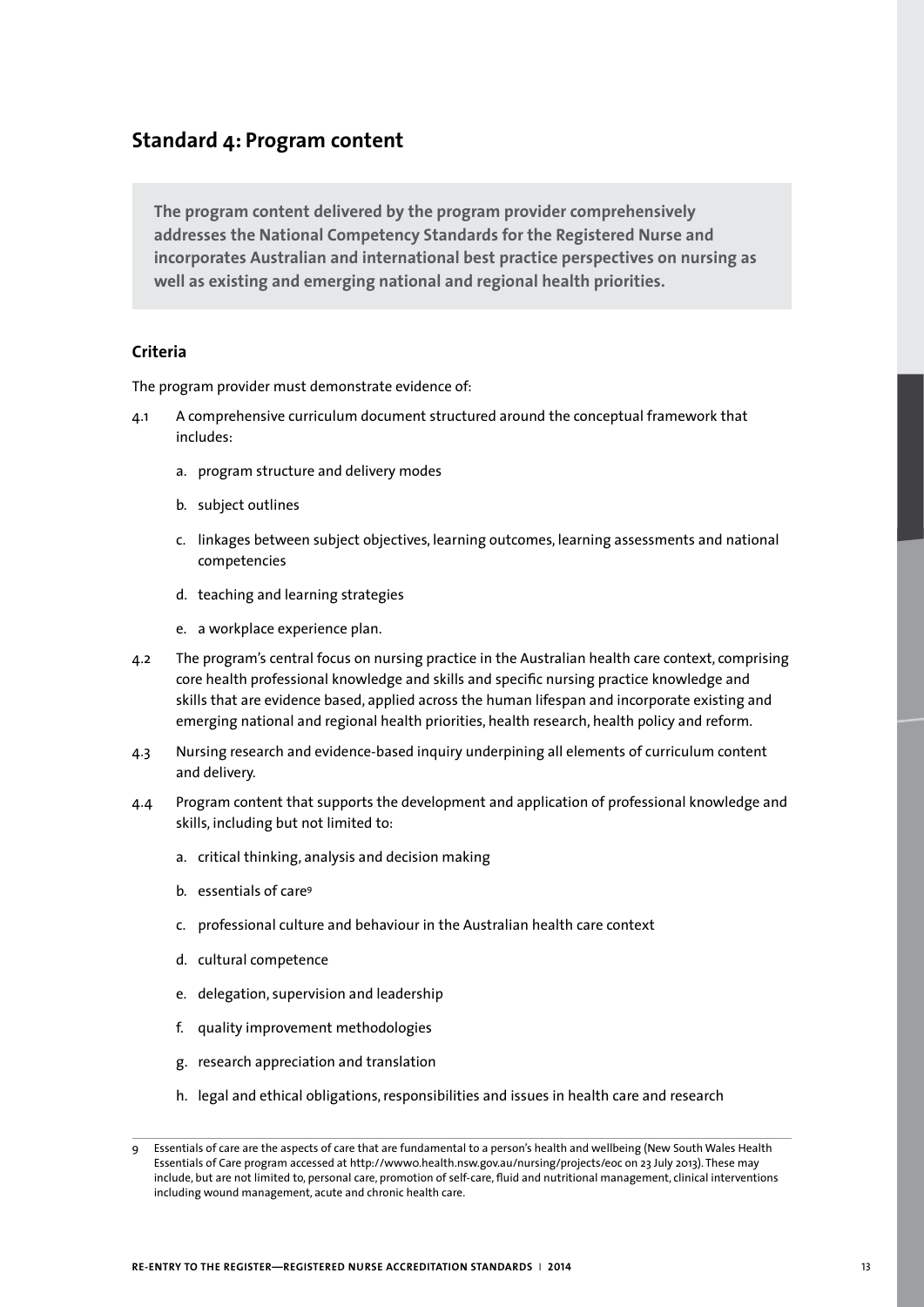- i. health informatics and health technology
- j. social determinants of health and wellbeing
- k. rural and remote health
- l. mental health
- m. chronic disease and self-management
- n. primary health care
- o. health professional regulation and health policy
- p. pharmacokinetics and pharmacodynamics
- g. National Safety and Quality Standards<sup>10</sup>, including but not limited to:
	- documentation and communication
	- recognition of and response to the patient's deteriorating health
	- infection control
	- quality use of medicines
	- prevention of risk and promotion of safety
	- clinical monitoring and management.
- 4.5 Inclusion of subject matter that gives students an appreciation of the diversity of Australian culture, develops their knowledge of cultural respect and safety, and engenders the appropriate skills and attitudes.
- 4.6 Inclusion of discrete subject matter specifically addressing Aboriginal and Torres Strait Islander peoples' history, health, wellness and culture.
- 4.7 A curriculum that embeds health conditions prevalent among Aboriginal and Torres Strait Islander peoples.

<sup>10</sup> Australian Commission on Safety and Quality in Health Care (2012), *The National Safety and Quality Health Service Standards*. Accessed on 23 July 2013: http://www.safetyandquality.gov.au/wp-content/uploads/2011/09/NSQHS-Standards-Sept-2012.pdf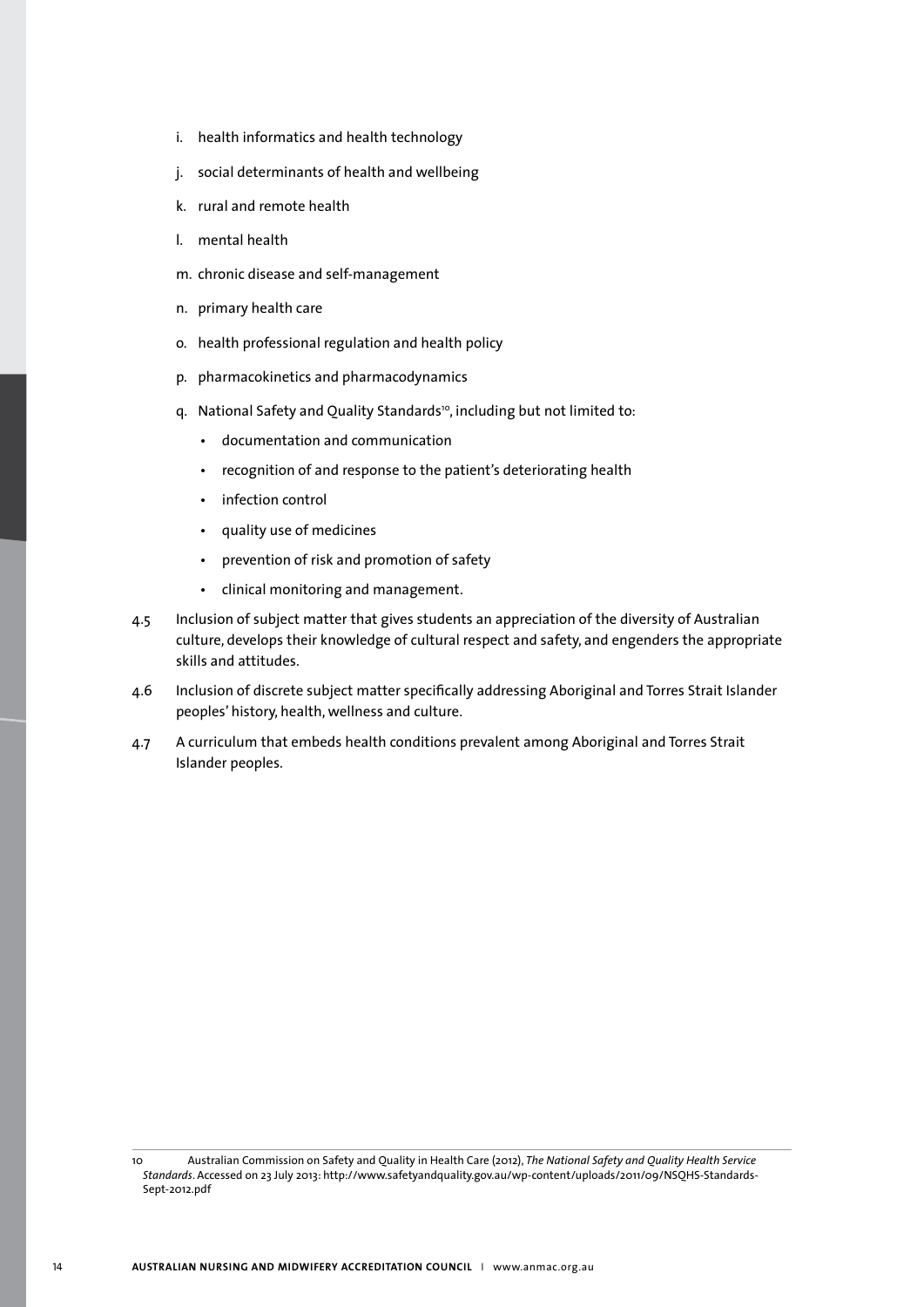## **Standard 5: Student assessment**

**The curriculum incorporates a variety of approaches to assessment that suit the nature of the learning experience and robustly measure achievement of required learning outcomes, including a summative assessment of student performance against the current National Competency Standards for the Registered Nurse.**

#### **Criteria**

- 5.1 Consistent approaches used for student assessment across teaching sites and modalities and how this approach is periodically reviewed and updated.
- 5.2 Clear statements about assessment and progression requirements that are provided to students at the start of the program.
- 5.3 The level, number and context of assessments that are consistent with determining the achievement of the stated learning outcomes.
- 5.4 Formative and summative assessment types and tasks that exist across the program to enhance individual and collective learning as well as inform student progression.
- 5.5 Assessment approaches used across a range of contexts to evaluate competence in the essential knowledge, skills and behaviours required for professional nursing practice.
- 5.6 Assessment approaches used to evaluate student communication competence and English language proficiency before workplace experience begins.
- 5.7 Validated instruments used in workplace experience assessments to evaluate student knowledge, skills, behaviours and competence.
- 5.8 Ultimate accountability mechanisms in place for assessing students on their workplace experience.
- 5.9 Assessments included in the appraisal of competence in the quality use of medicines.
- 5.10 Procedural controls, fairness, reliability, validity and transparency in place to assess students.
- 5.11 Processes to ensure the integrity of online assessment.
- 5.12 Collaboration between health service providers (where relevant) and teaching staff in selecting and implementing assessment methods.
- 5.13 Summative assessments of student achievement of competence against the current National Competency Standards for the Registered Nurse conducted by a registered nurse (registered by the NMBA and who has demonstrated current experience in conducting the summative assessment of students in an entry to practice program) in an Australian clinical context before program completion.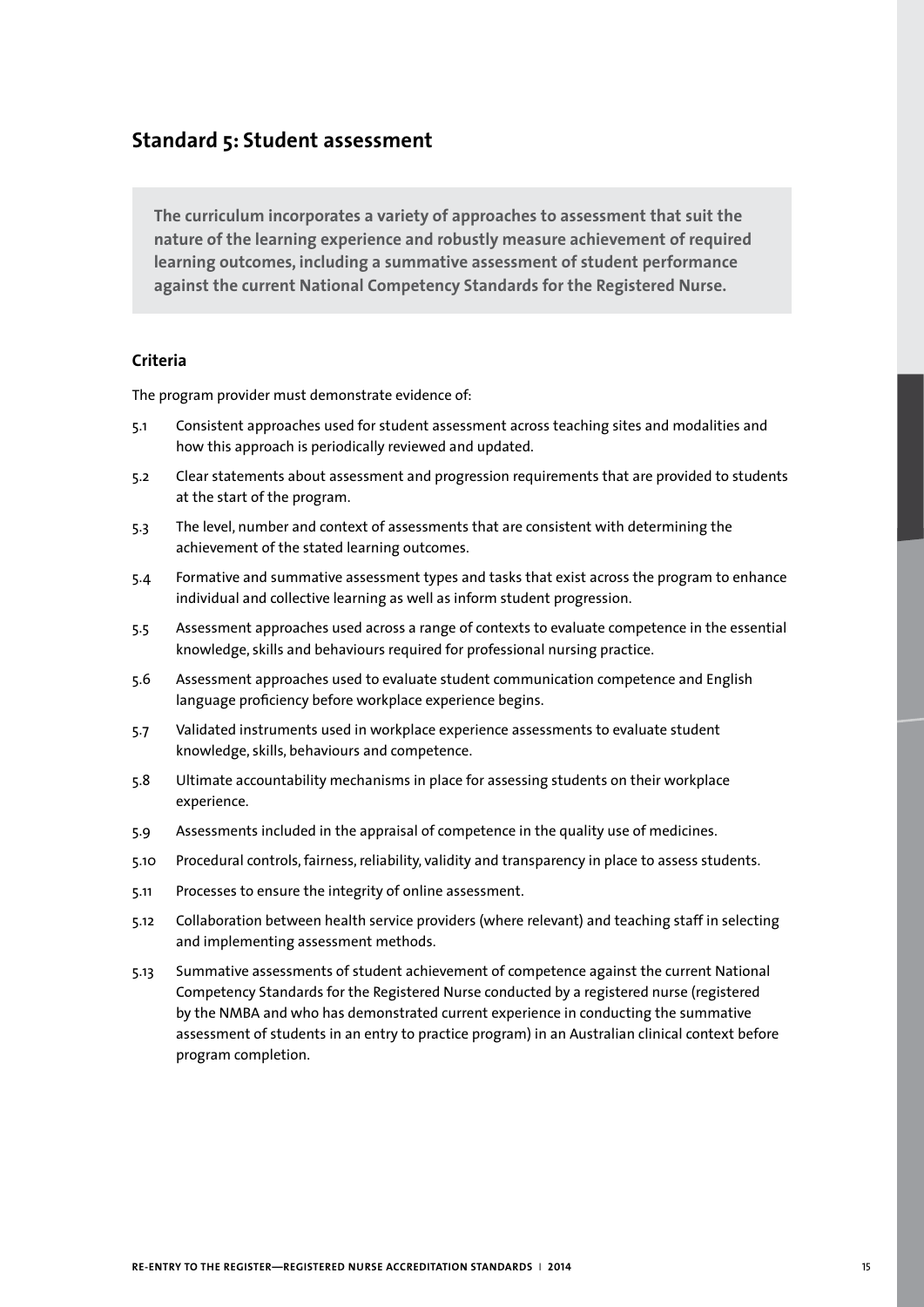# **Standard 6: Students**

**The program provider's approach to attracting, enrolling, supporting and assessing students is underpinned by values of transparency, authenticity, equal opportunity and an appreciation of social and cultural diversity.**

#### **Criteria**

- 6.1 Applicants being informed of the following before accepting an offer of enrolment:
	- a. specific requirements for entry to the program, including English language proficiency
	- b. how education providers will, under the National Law, register students with the NMBA and notify the AHPRA if a student undertaking clinical training has an impairment that may place the public at risk of harm
	- c. specific requirements for right of entry to health services for workplace experience, including fitness for practice, immunisation and criminal history
	- d. requirements for registration as required and approved by the NMBA including, but not limited to, the explicit registration standard on English language skills.
- 6.2 Students being selected for the program based on clear, justifiable and published admission criteria.
- 6.3 Students having met the NMBA English language proficiency requirements before entering the program and having demonstrated they have the communication skills needed to successfully undertake academic and workplace experience requirements throughout the program.
- 6.4 Students being informed about, and having access to, appropriate support services, including counselling, health care and educational advisory services.
- 6.5 Processes in place enabling early identification of and support for students who are not performing well.
- 6.6 Students having equal opportunity to meet the National Competency Standards for the Registered Nurse without any influence of the program mode of delivery or program location.
- 6.7 Processes in place for student representation in and feedback on matters relating to governance and program management, content, delivery and evaluation.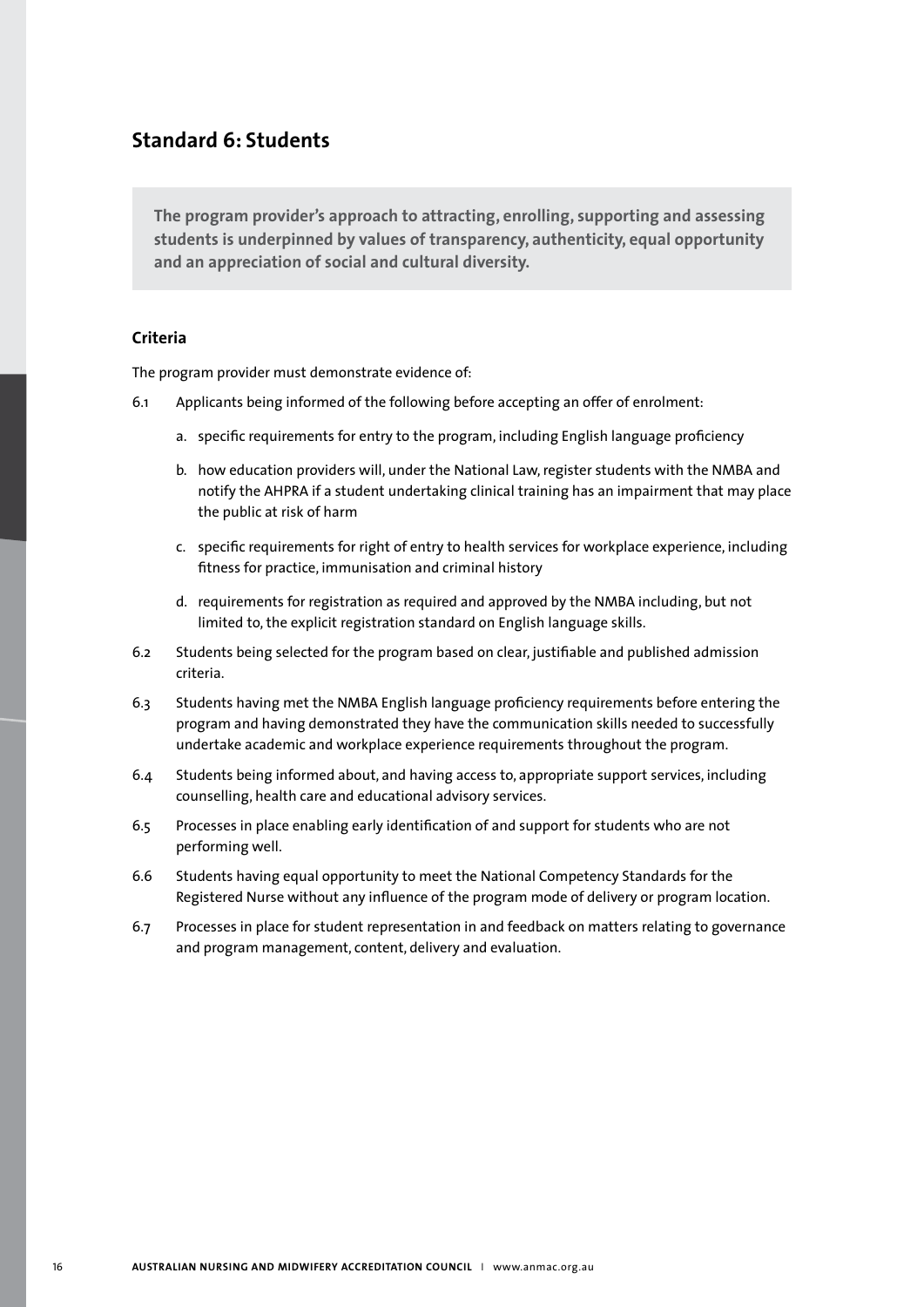## **Standard 7: Resources**

**The program provider has adequate facilities, equipment and teaching resources, as well as staff who are qualified, capable and sufficient in number, to enable students to meet the current National Competency Standards for the Registered Nurse.**

#### **Criteria**

- 7.1 Staff, facilities, equipment and other teaching resources being in place in sufficient quality and quantity for the anticipated student population and any planned increase.
- 7.2 Students having sufficient and timely access to academic and clinical teaching staff to support their learning.
- 7.3 A balanced academic, clinical, technical and administrative staff complement being in place that is appropriate to meeting teaching, research and governance commitments.
- 7.4 Staff recruitment strategies being in place that are culturally inclusive and reflect population diversity in Australia.
- 7.5 Documented position descriptions for teaching staff being in place that clearly articulate roles, reporting relationships, responsibilities and accountabilities.
- 7.6 The head of program being a registered nurse who holds current Australian general registration, who has no conditions on their registration relating to conduct, and who holds a relevant postgraduate qualification.
- 7.7 Staff teaching and assessing subjects, including workplace experience, who are registered nurses with relevant clinical and academic experience.
- 7.8 Academic staff being qualified in the relevant discipline for their level of teaching, to at least one qualification standard higher than the program being taught or with equivalent professional experience.
- 7.9 Qualifications and experience relevant to the subject areas being taught in cases where an academic staff member's tertiary qualifications do not include nursing.
- 7.10 Processes being in place to ensure academic staff have a sound understanding of contemporary scholarship and professional practice in the subject areas they teach.
- 7.11 Teaching and learning taking place in an active research environment in which academic staff are engaged in research and/or scholarship and/or generating new knowledge and in which publications, grants and conference papers are documented.
- 7.12 Policies and processes being in place to verify and monitor the academic and professional credentials and registration of current and incoming staff and evaluate their performance and development needs.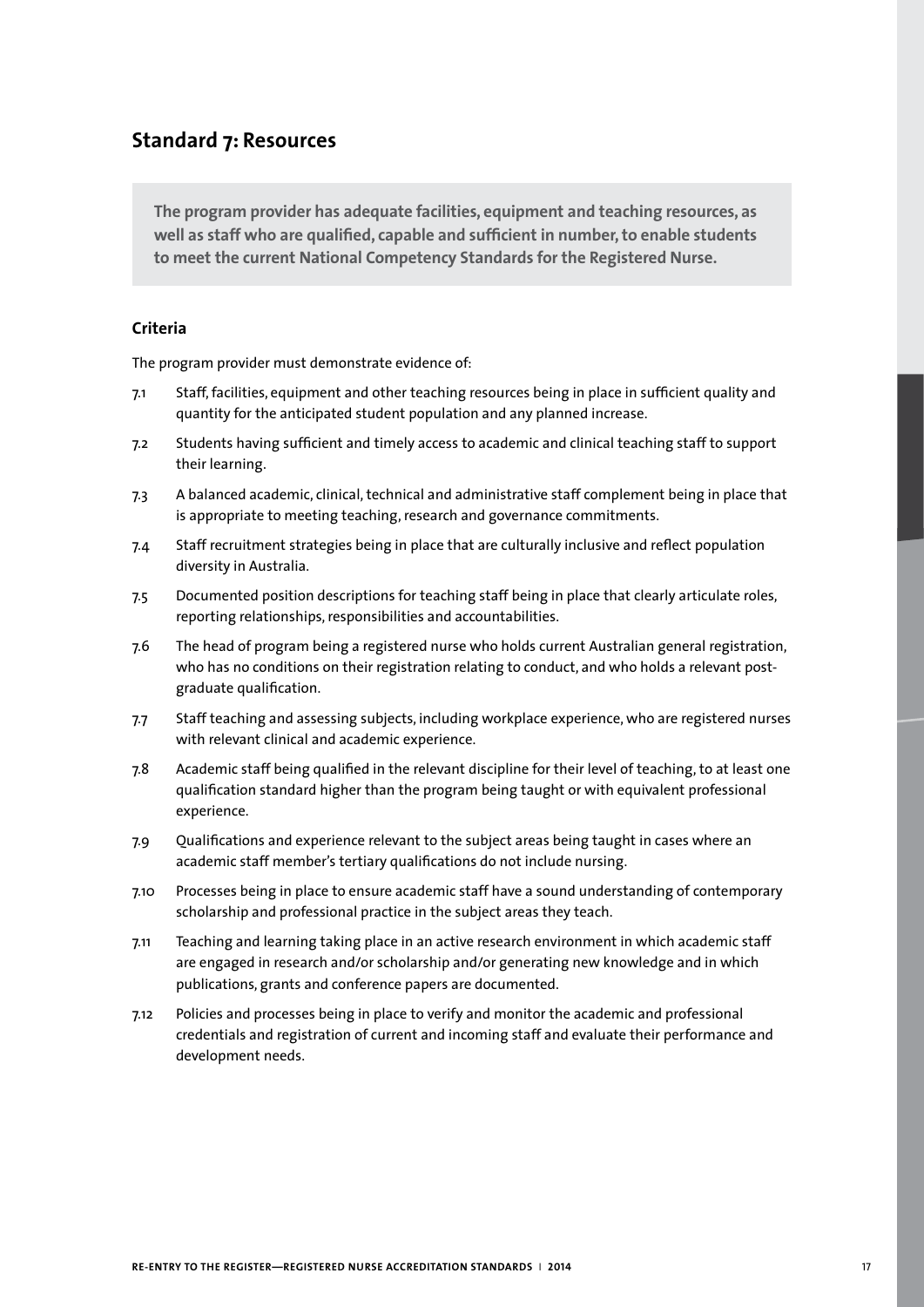## **Standard 8: Management of workplace experience**

**The program provider ensures that every student is given supervised workplace experiences conducted in an environment(s) providing suitable opportunities and conditions for students to meet the current National Competency Standards for the Registered Nurse.**

#### **Criteria**

- 8.1 Constructive relationships and clear contractual arrangements being in place with all health providers through which students gain their workplace experience, and processes being in place to ensure these arrangements are regularly evaluated and updated.
- 8.2 Risk management strategies being in place in all environments in which students are placed to gain workplace experiences, and processes being in place to ensure these strategies are regularly reviewed and updated.
- 8.3 Workplace experiences being in place that are appropriate to enable students to meet the current National Competency Standards for the Registered Nurse.
- 8.4 Each student being provided with: quality and appropriate workplace experiences that reflect major health priorities and contemporary nursing practice; opportunities for intraprofessional and interprofessional learning; and the development of knowledge, skills and behaviours for collaborative practice.
- 8.5 Clearly articulated models of supervision, support, facilitation and assessment being in place to enable students to achieve required learning outcomes and meet the National Competency Standards for the Registered Nurse.
- 8.6 Academics, nurse clinicians and other health professionals being engaged in supervising and supporting students during workplace experiences are adequately prepared for this role, and seeking to incorporate contemporary and evidence-based Australian and international perspectives on nursing practice.
- 8.7 Assessment of nursing competence within the context of the workplace experience being undertaken by appropriately qualified and prepared registered nurses practicing in Australia with current skills needed to assess undergraduate students against the National Competency Standards for the Registered Nurse.
- 8.8 Appropriate resources being provided, monitored and regularly evaluated to support students while on workplace experience.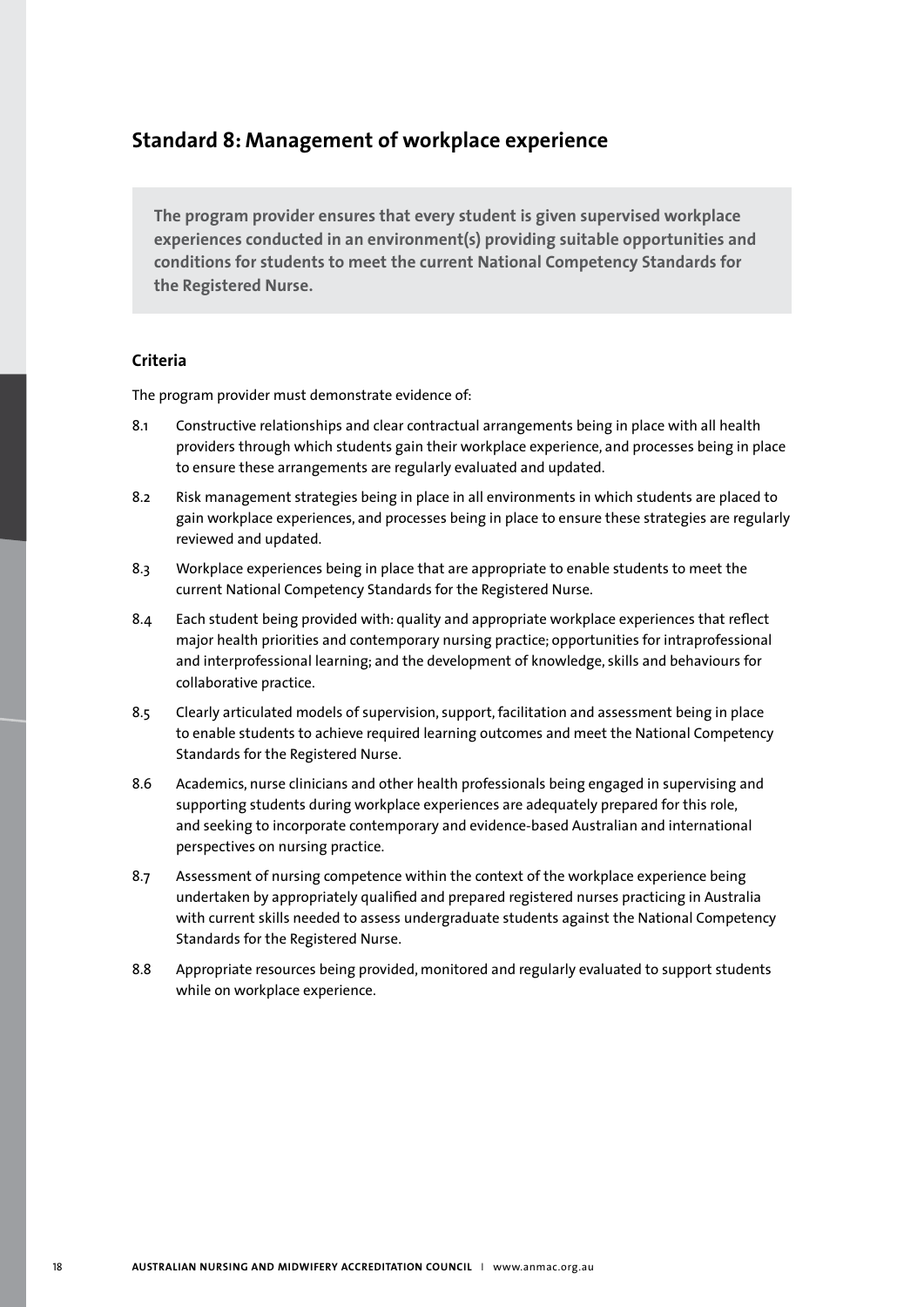# **Standard 9: Quality improvement and risk management**

**The program provider is able to assess and address risks to the program, its outcomes and students, and has a primary focus on continually improving the quality of the teaching and learning experience for students and the competence of graduates.**

#### **Criteria**

- 9.1 Responsibility for and control of program development, monitoring, review, evaluation and quality improvement being delegated to the nursing school with oversight by the academic board and/or appropriate governance body.
- 9.2 Regular evaluation of academic and clinical supervisor effectiveness taking place using feedback from students and other sources.
- 9.3 Systems being in place to monitor and, where necessary, improve staff performance.
- 9.4 Professional and academic development of staff taking place to advance knowledge and competence in teaching effectiveness and assessment.
- 9.5 Feedback being gathered from the quality cycle being incorporated into the program to improve the experience of theory and practice learning for students.
- 9.6 Regular evaluation and revision of program content taking place which includes contemporary and emerging issues surrounding nursing practice, health care research and health policy and reform.
- 9.7 Students and staff being adequately indemnified for relevant activities undertaken as part of program requirements.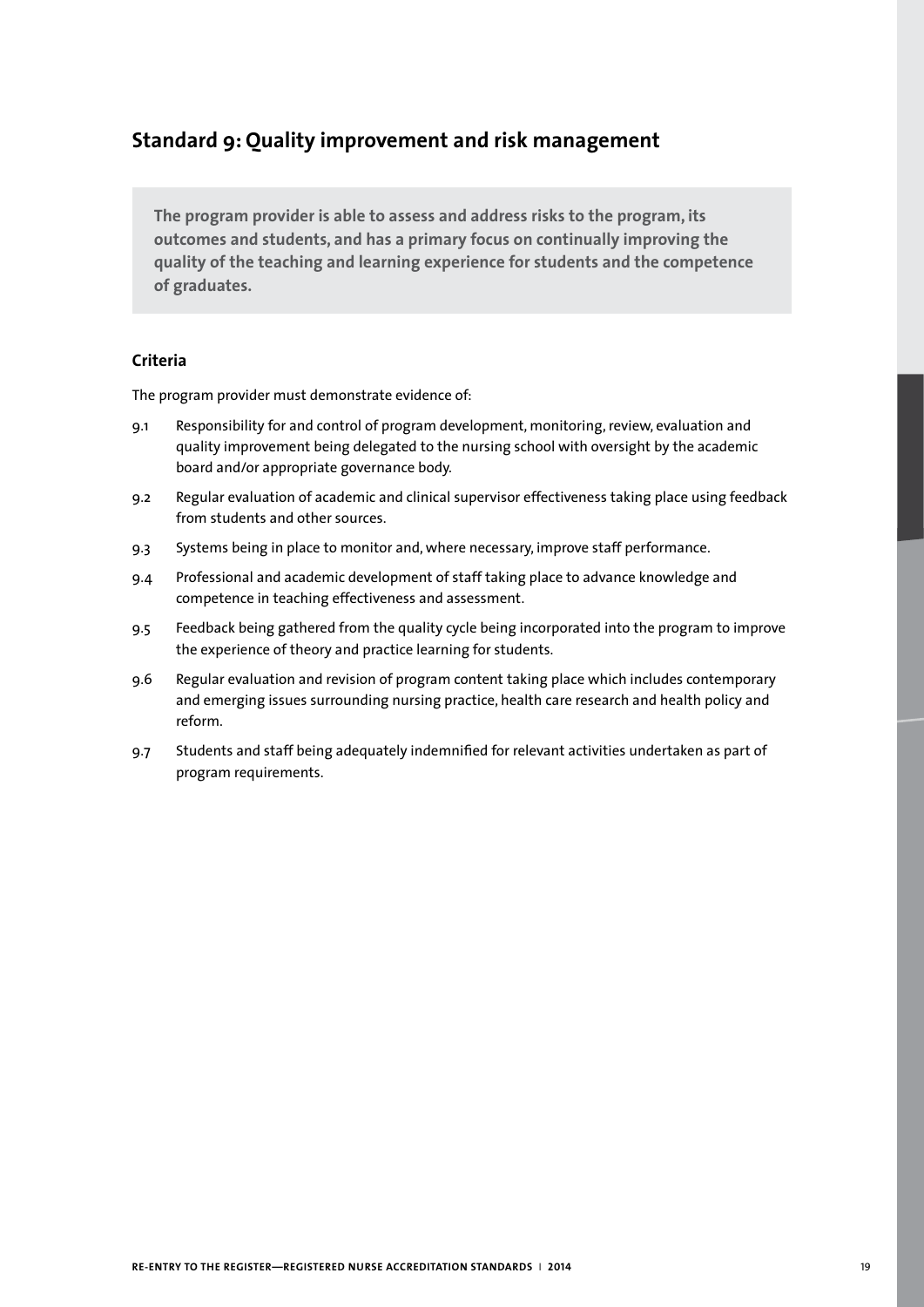# **Glossary and abbreviations**

**Advanced standing***—*recognition of prior learning in terms of experience and/or studies.

**Australian Health Practitioner Regulation Agency**—AHPRA is the organisation responsible for the implementation of the National Registration and Accreditation Scheme across Australia. It supports the National Health Practitioner Boards (such as the Nursing and Midwifery Board Australia) in implementing the scheme.

**Australian Nursing and Midwifery Accreditation Council**—ANMAC is the independent accrediting authority for nursing and midwifery under the National Registration and Accreditation Scheme. ANMAC sets standards for accreditation and accredits nursing and midwifery programs leading to registration and endorsement; and the providers of those programs.

**Australian Nursing and Midwifery Council**—ANMC evolved into ANMAC following approval as the accrediting authority for nursing and midwifery. ANMC authored the original set of accreditation standards and the national competency standards for nursing and midwifery.

**Australian Qualifications Framework***—*AQF is the national policy for regulated qualifications in Australian education and training. It incorporates the qualifications from each education and training sector into a single comprehensive national qualifications framework.

**AQF qualification**—this qualification is the result of an accredited complete program of learning leading to formal certification that a graduate has achieved learning outcomes as described in the AQF.

**AQF register**—this is the register of all AQF qualifications and the organisations authorised to issue them.

**Collaborative practice**—this is where health professionals work as an effective team, optimising individual skills and talents and sharing case management to reach the highest of patient care standards.

**Competence**—this is the combination of skills, knowledge, attitudes, values and abilities underpinning effective and/or superior performance in a profession or occupational area (from the National Competency Standards for the Registered Nurse).

**Competent**—this is when a person is competent across all domains of competencies applicable to the nurse or midwife. It is the standard judged to be appropriate for the level of nurse being assessed (from the National Competency Standards for the Registered Nurse).

**Council of Australian Governments***—*COAG is the peak intergovernmental forum in Australia, comprising the Prime Minister, state premiers, territory chief ministers and the president of the Australian Local Government Association.

**Criteria**—these are the rules or tests on which a judgement or decision in relation to compliance with the accreditation standards can be based.

**Cultural safety**—*t*his is the effective midwifery practice of a person or a family from another culture, as determined by that person or family. Culture includes, but is not restricted to: age or generation; gender; sexual orientation; occupation and socioeconomic status; ethnic origin or migrant experience; religious or spiritual belief; and disability. The midwife delivering the midwifery service will have undertaken a process of reflection on his or her own cultural identity and recognise the impact that this has on their professional practice. Unsafe cultural practice comprises any action that diminishes, demeans or disempowers the cultural identity and wellbeing of an individual.<sup>11</sup>

<sup>11</sup> Adapted from Nursing Council of New Zealand, *Guidelines for Cultural Safety, the Treaty of Waitangi and Maori Health in Nursing Education and Practice*, last amended July 2011.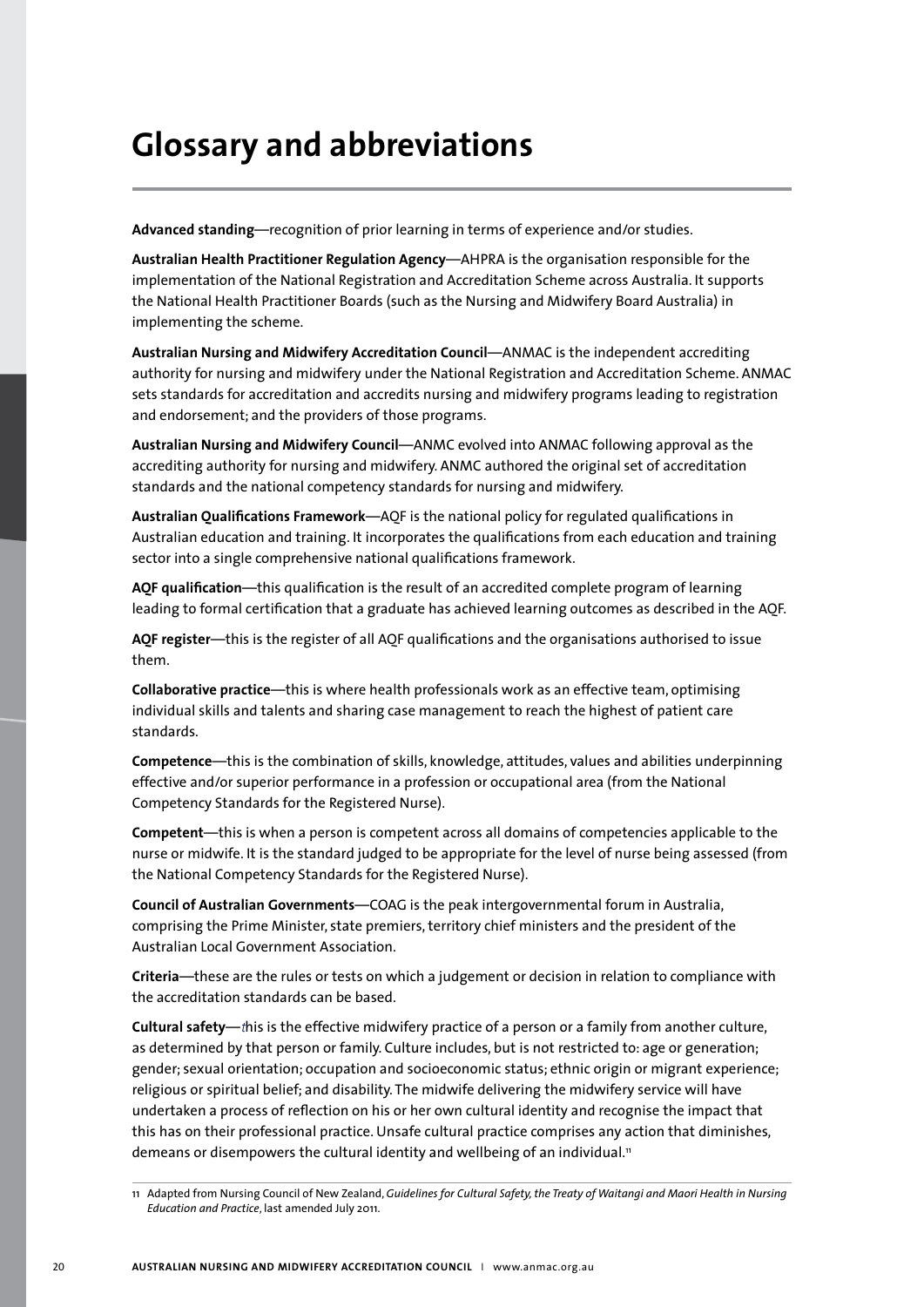**Curriculum**—this is the full outline of a program of study, usually built around a conceptual framework with the educational and professional nursing or midwifery philosophies underpinning it and including: program philosophy; program structure and delivery modes; subject outlines; links between learning outcomes, their assessment and national competencies; teaching and learning strategies; and a workplace experience plan.

**Delivery mode**—the means by which programs are made available to students: on campus or in mixed mode; by distance or by e-learning methods.<sup>12</sup>

**Education provider**—this is a university, or other higher education provider, responsible for a program, the graduates of which are eligible to apply to the NMBA for nursing or midwifery registration or endorsement.

**Entry to practice program***—*the NMBA approved, three-year program of education for entry to register as a Registered Nurse. The minimum qualification must be a Bachelor Degree (or where relevant, a postgraduate qualification) offered by a university or higher education provider and the minimum length of the course is equivalent to six semesters of full-time study

**Equivalent professional experience**—this is the successful completion of a qualification equivalent to that being taught and sufficient post-graduate professional experience<sup>13</sup> in the discipline being taught to demonstrate competence in applying the discipline's principles and theory.

**Governance***—*this is the framework, systems and processes supporting and guiding an organisation towards achieving its goals, and the mechanisms by which it, and its people, are held to account. Ethics, risk management, compliance and administration are all elements**.** 

**Graduate competency outcomes**—these are the knowledge, skills, behaviours and attitudes graduating students must have in accordance with the National Competency Standards for the Registered Nurse**.**

**Head of school or discipline**—this is the lead nursing academic responsible for the design and delivery of the program on behalf of the education provider.

**Health Practitioner Regulation National Law Act 2009 (National Law)**—this is contained in the Schedule to the Act. This second stage legislation provides for the full operation of the National Registration and Accreditation Scheme for health professions from 1 July 2010 and covers the more substantial elements of the national scheme, including registration arrangements, accreditation arrangements, complaints, conduct, health and performance arrangements, and privacy and information-sharing arrangements. Its purpose is to protect the public by establishing a national scheme for regulating health practitioners and students undertaking programs of study leading to registration as a health practitioner. The National Law is legislated in each state and territory.

**Higher education provider**—this is the tertiary education provider who meets the Higher Education Standards Framework (Threshold Standards) as prescribed by the *Tertiary Education Quality and Standards Agency Act 2011* and is currently registered with TEQSA.

**Internationally qualified nurse***—*for the purposes of this document an internationally qualified nurse is defined as a registered nurse not registered in Australia but who obtained their nursing qualification(s) and registration in a country outside of Australia.

**Interprofessional learning***—*this occurs when two or more professions learn with, from and about each other to improve collaboration and the quality of care.

<sup>12</sup> ANMC (2009). *Midwives Standards and Criteria for the Accreditation of Nursing and Midwifery Courses Leading to Registration, Enrolment, Endorsement and Authorisation in Australia with Evidence Guide*. February 2009, Canberra.

<sup>13</sup> To be read in the context of the *Recency of practice registration standard*, NMBA. Accessed at: http://www. nursingmidwiferyboard.gov.au/Registration-Standards.aspx on 19 June 2013.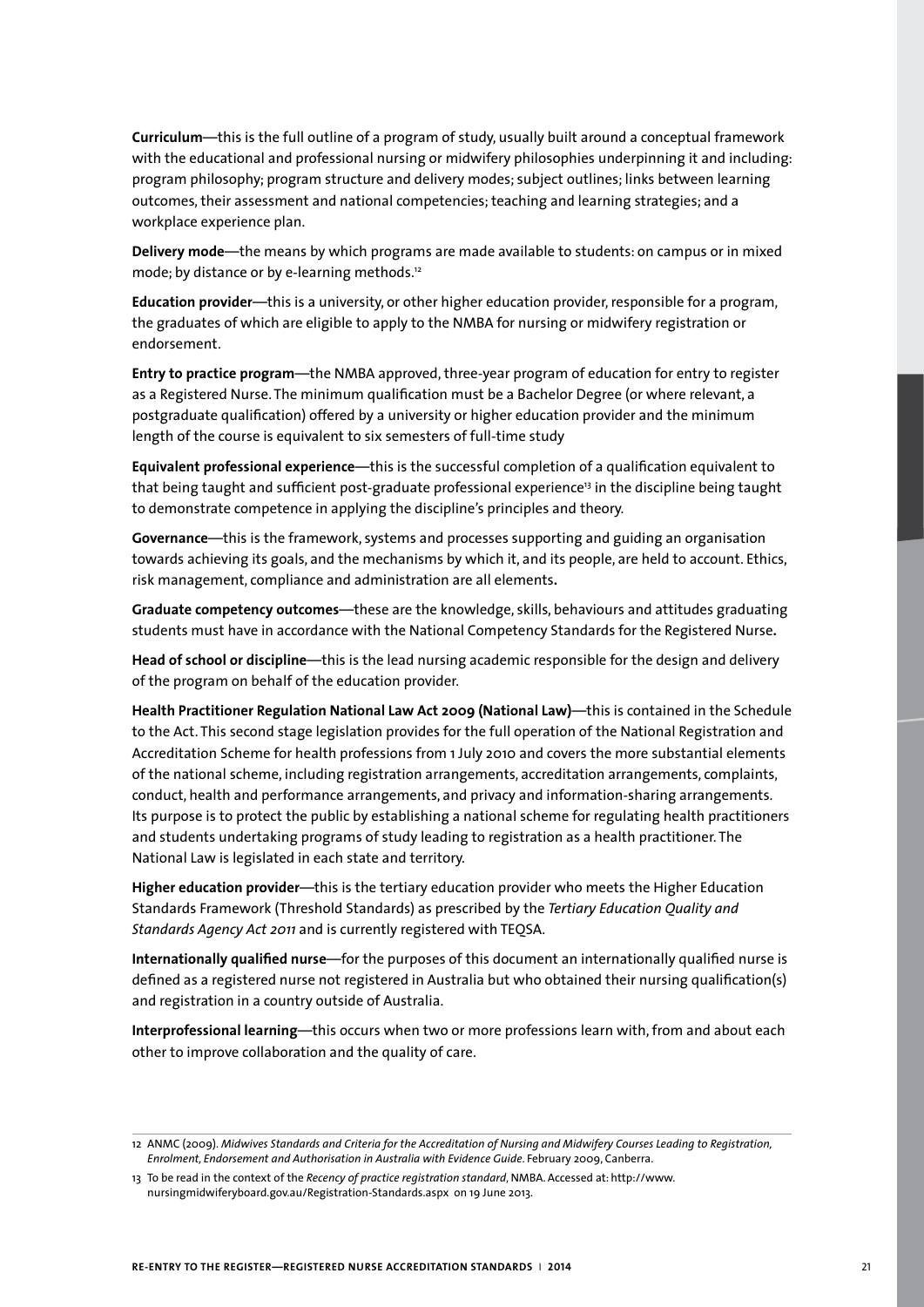**National Competency Standards for the Registered Nurse***—*these are the core competency standards against which performance and professional conduct is assessed to obtain and retain registration as a registered nurse.14

**Nursing and Midwifery Board of Australia***—*the NMBA is the national regulator of nursing and midwifery professions in Australia. It is established under the *Health Practitioner Regulation National Law Act (2009)*, as in force in each state and territory. Its primary role is to protect the public and set standards and policies that all nurses and midwives registered within Australia must meet.

**Office of Best Practice Regulation**—the OBPR administers the Australian Government's regulatory impact analysis requirements. It has a number of roles, including: assisting agencies in preparing regulation impact statements through training and guidance; monitoring and reporting on the government's regulatory impact analysis requirements; and administering COAG guidelines for regulation making by national bodies.<sup>15</sup>

**Pharmacodynamics**—this is the study of the biochemical and physiological effects of drugs and the mechanisms of their action in the body.

**Pharmacokinetics**—this is the study of the bodily absorption, distribution, metabolism, and excretion of drugs.

**Program or program of study***—*this is the full program of study and experiences that must be completed before a qualification recognised under the AQF, such as a Bachelor of Nursing or Masters of Nursing, can be awarded.

**Program provider***—*this is a school or faculty responsible for the design and delivery of a program of study in nursing leading to the award of a Bachelor Degree in nursing as a minimum.

**Recognition of prior learning***—*this is the assessment process used for the students of formal and informal learning to determine the extent to which they have achieved required learning outcomes, competency outcomes or standards for entry to and/or partial or total completion of a qualification.

**Registered nurse***—*this is a person with appropriate educational preparation and competence for practice, who is registered by the NMBA to practise nursing in Australia.

**Regulatory impact statement**—this is a key component of the Australian Government's best practice regulation process. It contains seven elements setting out:

- problems or issues that give rise to the need for action
- desired objectives
- options that may achieve the desired objectives (at a minimum a regulatory option, a nonregulatory or light-handed regulatory option, and a do-nothing option)
- assessment of impact (costs, benefits and, where relevant, levels of risk) of options for consumers, business, government and the community
- consultation
- recommended option
- strategy to implement and review the preferred option.
- The purpose of a regulatory impact statement is to:
- give decision makers a balanced assessment based on the best available information

<sup>14</sup> Nursing and Midwifery Board of Australia *Registered Nurse Competency Standards 2006.* Accessed at: http://www. nursingmidwiferyboard.gov.au/Codes-Guidelines-Statements/Codes-Guidelines.aspx on 19 June 2013.

<sup>15</sup> The role of the OBPR is formally set out in a charter available at: http://www.finance.gov.au/obpr/about/charter.html. Accessed on 1 June 2014.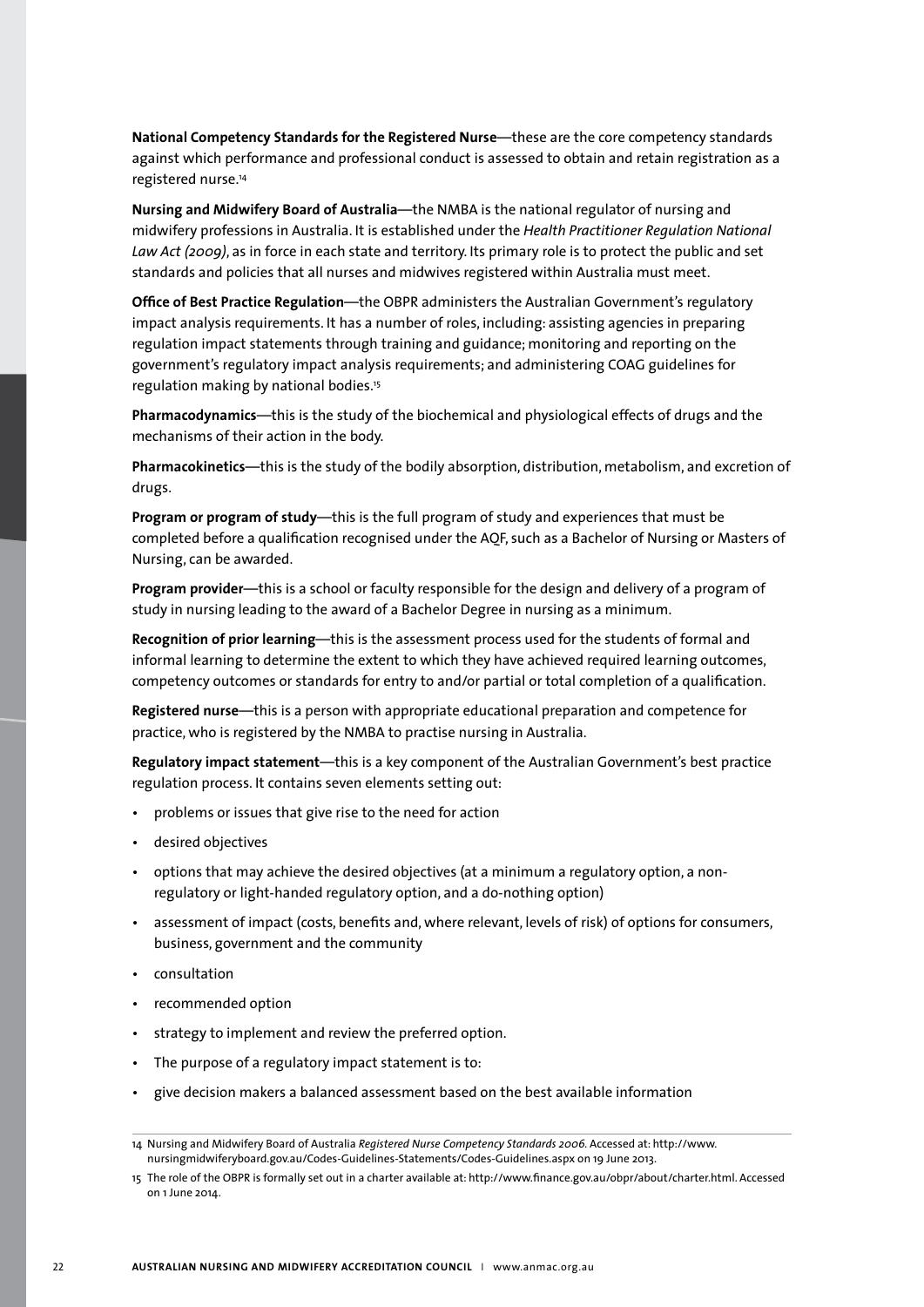• inform interested stakeholders and the community about the likely impact of the proposal and the information decision makers took into account.<sup>16</sup>

**Research***—*According to the Department of Industry, specifications for the Higher Education Research Data Collection, this comprises:

- Creative work undertaken on a systematic basis to increase stock of knowledge, including knowledge of man, culture and society, and the use of this stock of knowledge to devise new applications.
- Any activity classified as research that is characterised by originality and has investigation as a primary objective and the potential to produce results that are sufficiently general to recognisably increase humanity's stock of knowledge (theoretical and/or practical). Most higher education research work would qualify as research.
- Pure basic research, strategic basic research, applied research and experimental development.

**Scholarship**—this is the application of systematic approaches to acquiring knowledge through intellectual inquiry. It includes disseminating this knowledge through various means such as publications, presentations (verbal and audio-visual), professional practice and the application of this new knowledge to the enrichment of the life of society.

**Simulation***—*this is any educational method or experience evoking or replicating aspects of the real world in an interactive manner.

**Standard***—*this is the level of quality or attainment.

**Subject**—this is the unit of study taught within a program.

**Student assessment**—this is the process to determine a student's achievement of expected learning outcomes. May include written and oral methods and practice or demonstration.

**Tertiary Education Quality and Standards Agency***—*TEQSA was established in July 2011 to regulate and assure the quality of Australia's large, diverse and complex higher education sector. From January 2012, the TEQSA has registered and evaluated the performance of higher education providers against the new Higher Education Standards Framework. TEQSA also undertakes compliance assessments and quality assessments.

**University/universities**—these are institutions listed as 'Australian universities' on the AQF Register. Being on the register indicates that the Ministerial Council of Education, Employment, Training and Youth Affairs vouches for the quality of the institution. The institutions meet the requirements of protocols A and D of the National Protocols for Higher Education Processes (2006), are established by an Australian legislative instrument, as defined in Part 3 of the National Protocols, and may include institutions operating with a 'university college' title or with a specialised university title, where they meet these protocols.

**Workplace experience**—this is the component of nursing education that allows students to use judgement when applying theoretical knowledge in an actual practice setting. It includes the concept of 'clinical training' as embodied in the National Law.

<sup>16</sup> Office of Best Practice Regulation (OBPR) (2013) *Best Practice Regulation Handbook.* Accessed at: http://www.finance.gov.au/ obpr/proposal/handbook/Content/01-productivity-evidence-based-policy.html on 1 June 2014.